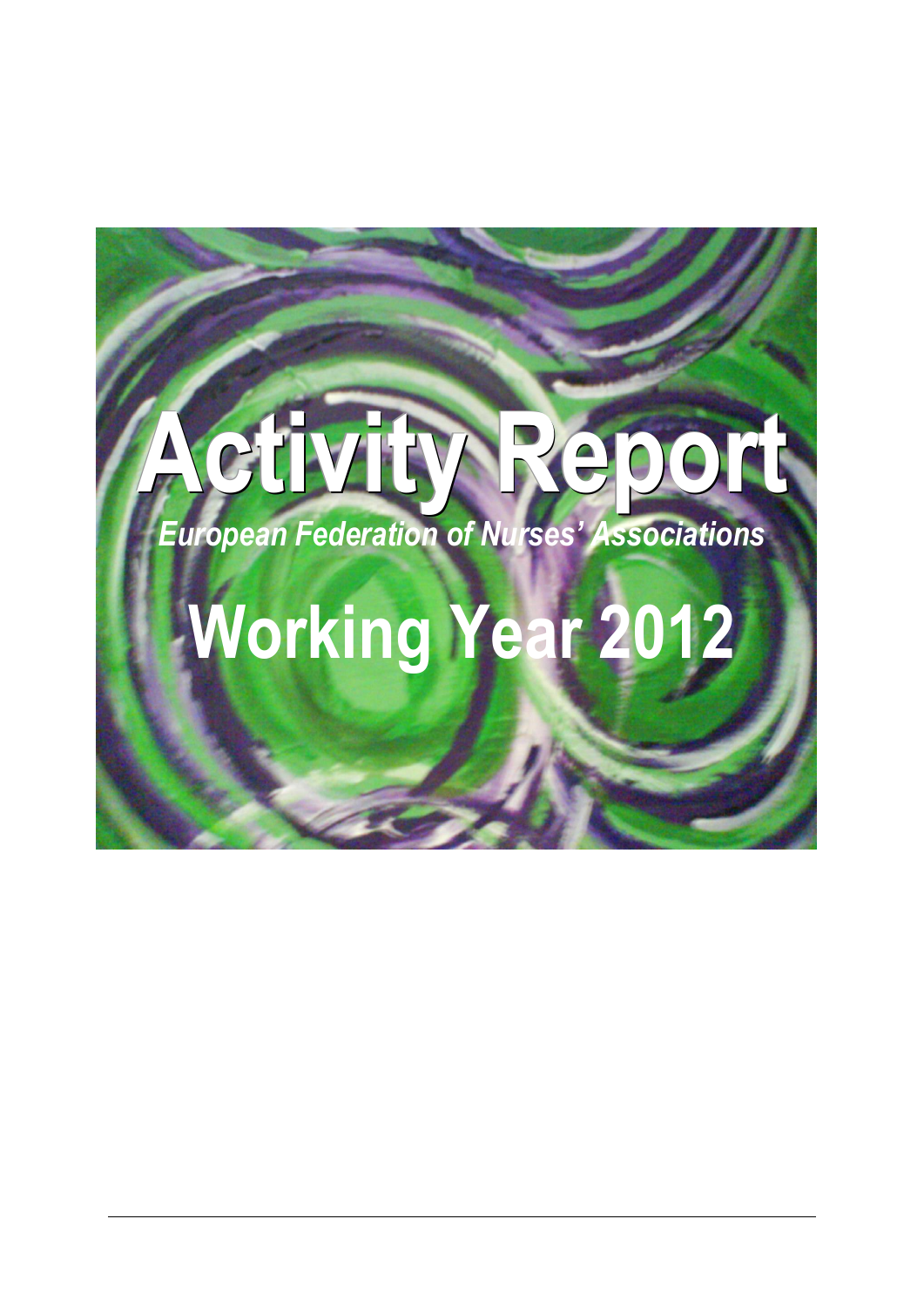# Table of Contents

| VII. |  |
|------|--|
|      |  |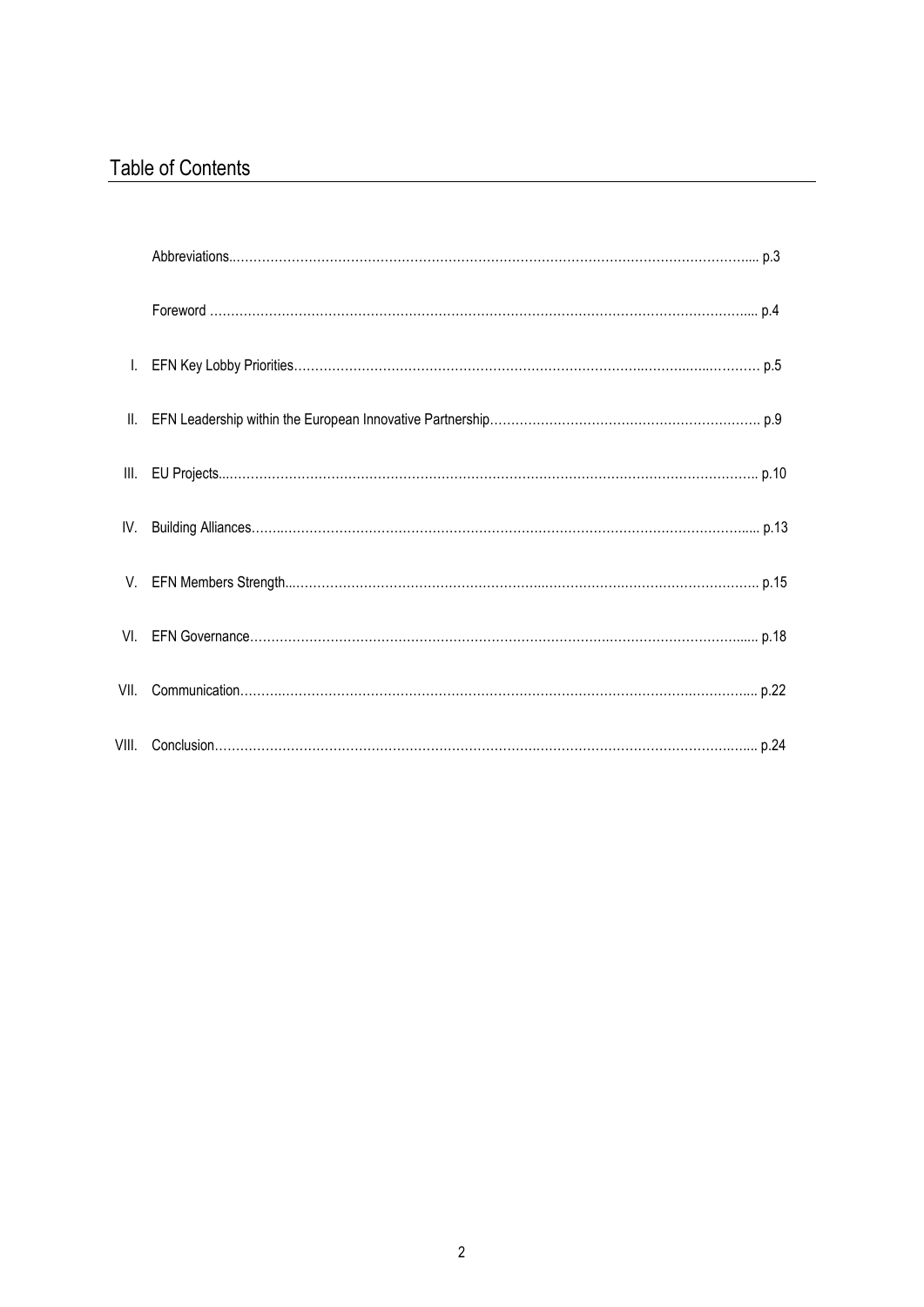# Abbreviations

| <b>CIP</b><br>٠                                                                     | Competitiveness and Innovation framework Programme (CIP)                                                                                       |  |  |
|-------------------------------------------------------------------------------------|------------------------------------------------------------------------------------------------------------------------------------------------|--|--|
| CPD                                                                                 | Continuous Professional Development (CPD)                                                                                                      |  |  |
| · DG                                                                                | Directorate General (of the European Commission)                                                                                               |  |  |
| <b>DG CONNECT</b><br>٠                                                              | European Commission Directorate General for Communications Networks, Content and Technology                                                    |  |  |
| <b>DG INFSO</b>                                                                     | European Commission Directorate General for Information Society and Media                                                                      |  |  |
| <b>DG MARKT</b>                                                                     | European Commission Directorate General for Internal Market and Services                                                                       |  |  |
| <b>DG SANCO</b><br>European Commission Directorate General for Health and Consumers |                                                                                                                                                |  |  |
| <b>DIR36/</b><br>Directive 36                                                       | Directive on Mutual Recognition of Professional Qualifications (2005/36/EC)                                                                    |  |  |
| elD<br>٠                                                                            | eldentification                                                                                                                                |  |  |
| · EIP AHA<br>European Innovation Partnership on Active and Healthy Ageing           |                                                                                                                                                |  |  |
| <b>EMPL</b><br>٠                                                                    | Employment and Social Affairs Committee of the European Parliament                                                                             |  |  |
| <b>ICT PSP</b>                                                                      | Information and Communication Technology Policy Support Programme                                                                              |  |  |
| - ENVI                                                                              | Environment, Public Health and Food Safety Committee of the European Parliament                                                                |  |  |
| EPSU                                                                                | European Federation of Public Service Unions                                                                                                   |  |  |
| ESCO                                                                                | European skills/competences, qualifications and occupations                                                                                    |  |  |
| <b>HAS-France</b>                                                                   | Haute Autorité de Santé - France                                                                                                               |  |  |
| <b>HOSPEEM</b>                                                                      | European Hospital and healthcare Employers' Association                                                                                        |  |  |
| <b>IMCO</b><br>٠                                                                    | Internal Market and Consumer Protection Committee of the European Parliament                                                                   |  |  |
| MEP(s)<br>٠                                                                         | Member(s) of the European Parliament                                                                                                           |  |  |
| $\cdot$ NNA(s)                                                                      | National Nurses' Association(s)/Organisation(s)                                                                                                |  |  |
| <b>SmartCare</b>                                                                    | <b>EU Project</b>                                                                                                                              |  |  |
| <b>TAIEX</b>                                                                        | Technical Assistance and Information Exchange instrument (managed by the Directorate-General<br><b>Enlargement of the European Commission)</b> |  |  |
| <b>WP</b>                                                                           | Work Package                                                                                                                                   |  |  |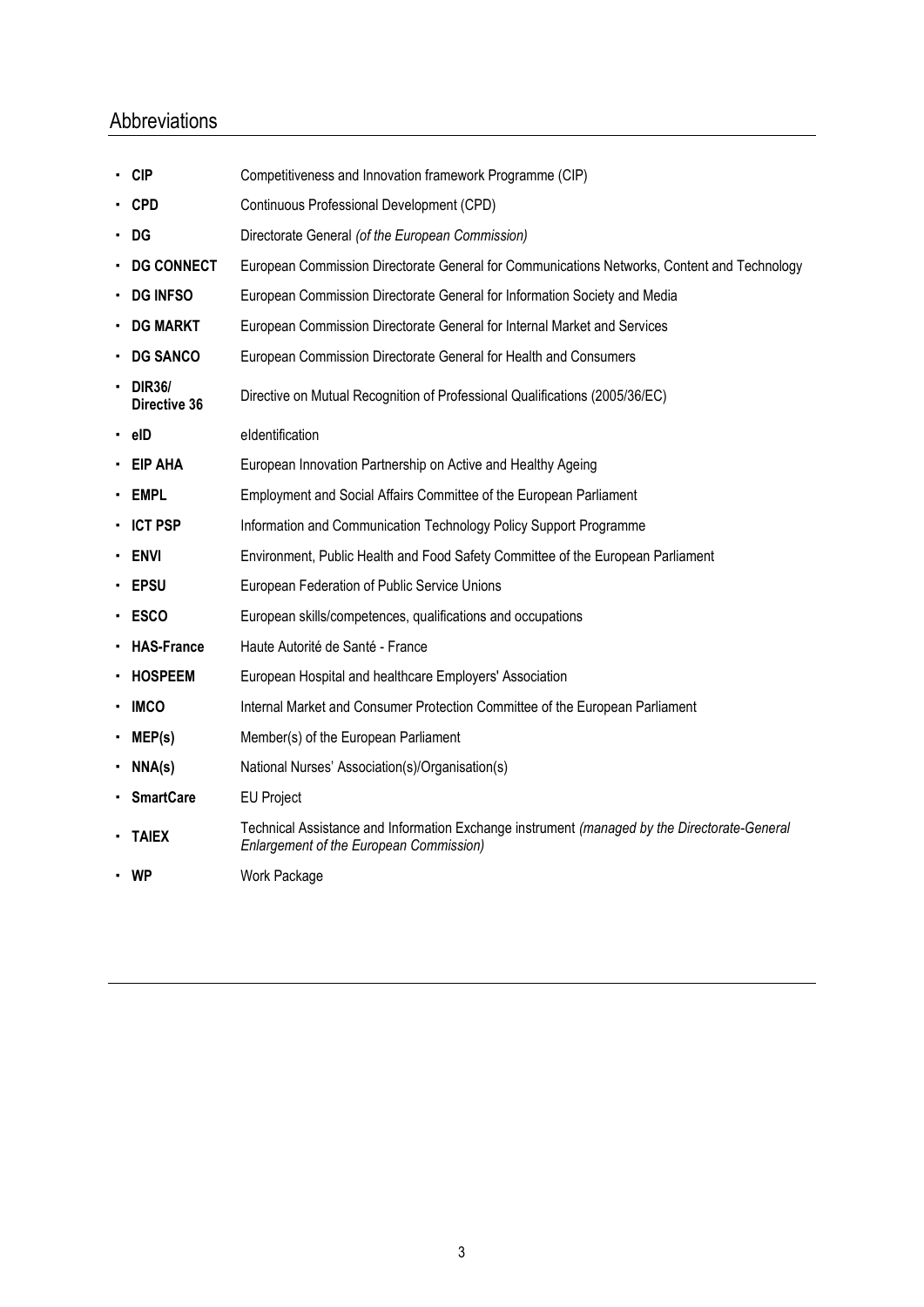#### Foreword

Dear EFN Members, Dear Colleagues,

2012 was an important milestone in the EFN future development! The EFN members voted on a new Constitution which will make the EFN more inclusive in the years to come. This shows that the EFN members are more than ever committed to EFN, This indeed can be a result of the financial and economic crisis, namely when nurses and their leaders ask the question: 'What do we get back for our fee?' For sure, what nurses' get back is a strong and united voice for nurses and nursing in the EU policy process.

Strategically speaking, the EFN's key lobby priority was given to the design of the Directive on Mutual Recognition of Professional Qualifications (Directive 2005/36/EC) and lobbying the European Commission, the Council of Ministers and the European Parliament to get the nurses' views included in the reviewed text of the Directive. And the EFN members and the EFN Professional Committee, in particular, made this all happen! Getting into the European Parliament is key to make the nurses' voice heard, but more important: politicians value the nurses' voice. Although the European Parliament Environment, Public Health and Food Safety (ENVI) Committee vote on 6 November 2012 on Anja Weisgerber report did not get the expected outcome, as they voted against upgrading the nursing requirement from 10 to 12 years, it gave us even more energy to keep on going for what the EFN believes and strengthened EFN members direct contact with their elected MEPs!

The EU workforce policy design is EFN's second key challenge. Therefore, the skill mix/skill needs will stay on the EFN agenda till DG Sanco and DG Employment commit to concrete outcomes benefitting the nursing profession.

The EFN's third policy focus is the EU cross-border healthcare. At least some dimensions of the EU legislation. The use of ehealth solutions to support nurses' daily work is a priority to move to a more integrated care model supported and run by nurses. When it comes to the reform of healthcare systems, nurses will keep on leading 7/week, 24h/day the complex care process in making sure the patient stays central in the decision-making process. Nurses stay the best ally of the patient as nurses' advocacy can make things happen.

The EFN members' commitment in the development of political positions and policies, collecting data, often within short timeframes, providing good innovative practices and supporting colleagues when going through rough times at home, is what EFN is about. A united political voice, within an environment of solidarity and equity, where policies are designed based on scientific evidence is the way forward!

We look forward to an exciting, creative and innovative 2013!

Clearn

Ms Unni Hembre Mr. Paul De Raeve *EFN President EFN General Secretary*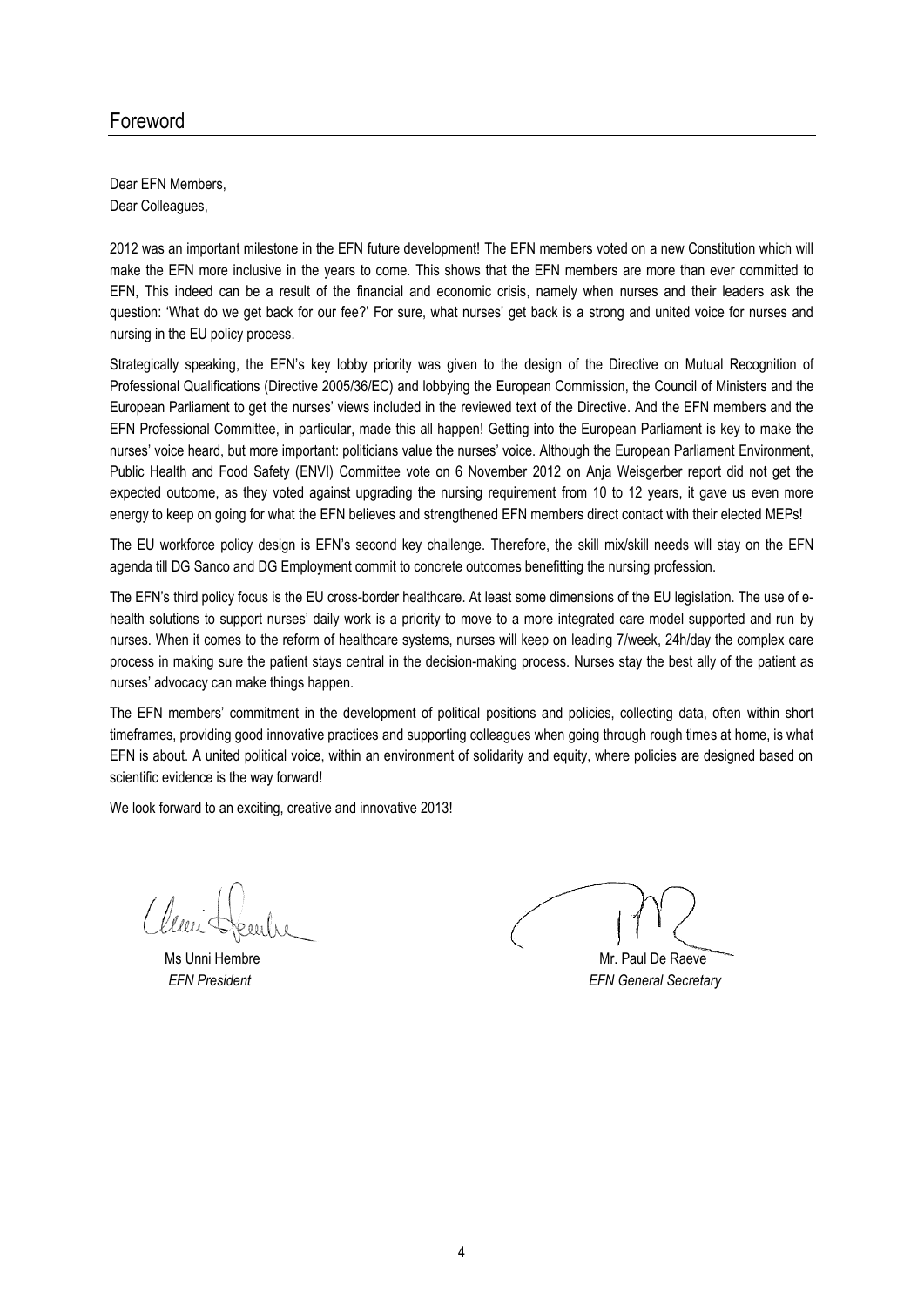

# **I. EFN KEY LOBBY PRIORITIES**

In line with the [EFN Strategic and Operational Lobby Plan 2009-2013,](http://www.efnweb.be/wp-content/uploads/2011/11/Updated_EFN_Strategic_and_Operational_LobbyPlan_2009-2013_EN.pdf) and building on the achievements of previous years, the EFN focused on four key policy areas in 2012: [Education,](http://ec.europa.eu/internal_market/qualifications/policy_developments/legislation_en.htm) [EU Workforce](http://ec.europa.eu/health/workforce/mobility/index_en.htm) for Health, [Patient Safety & Quality of Care,](http://ec.europa.eu/health-eu/care_for_me/patient_safety/index_en.htm) includin[g e-Health,](http://ec.europa.eu/health-eu/care_for_me/e-health/index_en.htm) and Nursing Research.

#### **1. EDUCATION (DIR 36)**

This year, the EFN's main priority was the modernisation of the Directive on Mutual Recognition of Professional Qualifications [\(Directive 2005/36/EC\)](http://ec.europa.eu/internal_market/qualifications/future_en.htm) aiming to consolidate and modernise the rules regulating the recognition of professional qualifications in the EU Member States. There have been many challenges along the way as the EFN has continued its lobby efforts to keep the minimum requirement of 12 years of general education for entry into nursing education. This year saw the tabling of amendments by MEPs, and the EFN had to act swiftly and strategically to ensure that the proposals and compromises being tabled were not undermining or hampering the nursing education or the profession as a whole.

On 25 April 2012, the EFN participated in a public hearing on the modernisation of the Directive, held in the European Parliament, which focused on several key issues: minimum training requirements; the importance of the 12 years entry requirement for nurses and the clarification on the duration of training made in the proposal; common training platforms and the principle of partial access; and the professional card. Taking part in the meeting, Ms Beata Cholewka, Polish Chief Nursing Officer, stressed that consolidating a single EU framework for professional mobility is one of the general objectives of the Directive. The EFN also hosted and organised two roundtables in the European Parliament, on [17 September 2012](http://www.efnweb.be/?p=2775) and [16 October 2012](http://www.efnweb.be/?p=2929) respectively, in order to encourage a debate on the key issues for nursing while raising the very serious concerns that the profession had in relation to this. Several EFN members attended the roundtables, showing the strong voice of the profession.

The three European Parliament Committees (IMCO, ENVI & EMPL) presented their reports in July 2012 and all of them included EFN amendments, further highlighting the value of the EFN's lobby efforts. The European Commission and MEPs also publicly acknowledged th[e EFN evidence report](http://www.efnweb.be/wp-content/uploads/2012/05/EFN-Evidence-Report-on-increasing-nursing-education-entry-requirement-from-10-12-years.pdf) presented by the EFN in support of the increase from 10 to 12 years nursing education entry requirement. The debate has been and remains very intense and has divided the European Parliament with a majority in favour of increasing the requirements for nurses (IMCO and EMPL) and a minority reluctant to make the change (ENVI). A compromise proposing a transition period was presented in the [IMCO report](http://www.europarl.europa.eu/committees/en/imco/draft-reports.html?linkedDocument=true&ufolderComCode=IMCO&ufolderLegId=7&ufolderId=08295&urefProcYear=&urefProcNum=&urefProcCode=#menuzone) but this has not been well-received by the German opposition and was blocked almost immediately.

In an attempt to get support for the 12 years, the European Commission sent the results of a survey on national [minimum requirements](http://www.efnweb.be/wp-content/uploads/2012/08/Study-on-nursing-education-minimum-requirements.pdf) for entering nursing education to the MEPs. Although the results were confirming the EFN evidence report, in which the 12 years was shown as the overall trend, there remained strong opposition to the favoured 12-year requirement (i.e.: Germany, Netherlands, Luxembourg, Hungary, and Malta) due to perceived negative effects that this would have, in their opinion, on national educational systems and workforce provisions. These Member States voiced their opinions in the European Parliament and the Council, without ever really admitting what it is really about: money! This became more apparent when German MEPs and politicians tabled a compromise amendment proposing two levels of nurses: the lower-qualified 10-year nurses ("cheap nurses") and the betterqualified 12-year nurses ("expensive nurses"). It became very clear that the politicians who oppose the 12-year entry requirement are driven by a post-crisis reform mentality which focuses on short-term solutions rather than thinking about long-term consequences, such as threats to patient safety and quality of care. Therefore, if the minority blocking is successful in setting the criteria for harmonisation, it will undermine the efforts of 24 EU Member States who have already implemented the 12 years as a direct response to the demands of current healthcare systems. Those who claim that the 12-year entry requirement will make all nurses academics are blind to the actual consequences and the incremental cost that a lower qualified workforce will cause to the future of healthcare. This was expressed by the EFN on many occasions.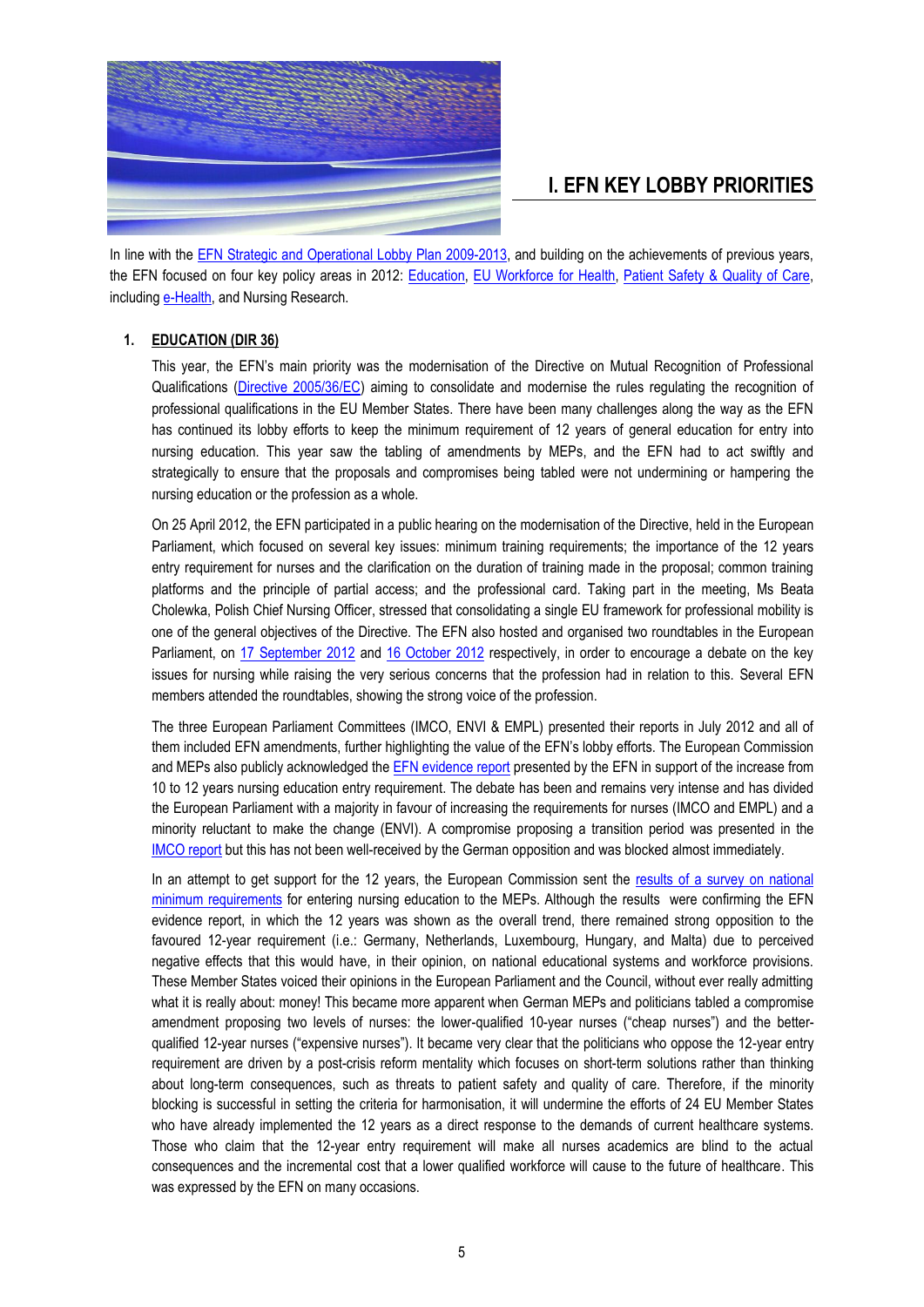In spite of these challenges, the EFN continued lobbying the MEPs and the Council representatives, as well as tabling amendments to the rapporteurs of the relevant committees in the European Parliament. There may have been stumbling blocks and setbacks along the way, but the persistence and grit shown by the EFN and its members has not gone unnoticed by key politicians. During the [EFN roundtable](http://www.efnweb.be/?p=2775) held in the European Parliament in September, discussions showed the willingness of permanent representations, MEPs and the European Commission to collaborate with nursing leaders in shaping the compromises that will ensure the right balance between mobility and high quality delivery of health care. "Our major concern as policy makers is to ensure that our policy goals when legislating in the Internal Market do not hamper the highest possible levels of quality and safety in healthcare provision to our citizens", said MEP Phil Prendergast. MEP Bernadette Vergnaud, rapporteur of this file, emphasised with emotion the need to embrace the opportunities ahead to ensure that confidence is injected into the recognition of qualifications and in the healthcare system.

The EFN this year also agreed on and finalised common amendments with five other sectoral professions (the midwives [\(EMA\),](http://www.europeanmidwives.org/) the dentists [\(CDE\)](http://www.eudental.eu/), the doctors [\(CPME\)](http://www.cpme.eu/), pharmacists [\(PGEU\)](http://www.pgeu.eu/), and veterinarians [\(FVE\)](http://www.fve.org/), which were tabled to the European Parliament. The outcome of these amendments was presented to Jürgen Tiedje [\(DG MARKT\)](http://ec.europa.eu/dgs/internal_market/index_en.htm) in one of the many meetings EFN held with the Commission official in 2012. The continuous dialogue between EFN and Jürgen Tiedje has been crucial in exchanging views on the 12-year entry requirement, the update of Annex V, partial access, and delegated acts. In October 2012, an EFN expert group composed of several EFN members (Ulla Falk, Birgitta Wedahl, Carol Hall, Kirstine Rask Lauridsen, and Sheila Dickson) met with Jürgen Tiedje to present an EFN plan B (a list of 3 core legal sentences formulating what the nursing profession is about) and to emphasize the nurses' support of the 12-year requirement, in spite of the resistance from some Member States. It was also made very clear to him that EFN wants the EFN list of 6 competencies to be taken forward by delegated acts in Annex V. Although he stressed that the 12-year requirement is blocked in the Council and Member States are willing to accept a set of 3 low-level competencies that the Germans are putting forward, the EFN made it very clear that this is unacceptable from a nursing point of view! A plan B was negotiated informally but following the outcome of the vote in the European Parliament (ENVI committee on 6 November 2012 and IMCO committee on 10 January 2013), it is crucial for the EFN members to focus all their efforts on following the process at national level since the decisions being made in the Council are coming directly from national ministries. The EFN Brussels Office will continue monitoring the developments very closely while preparing pro-actively for the Irish EU Presidency in 2013.

Also important for the EFN, the Continuous Professional Development (CPD) for the nursing profession is another key item followed very closely in 2012. Taking further the discussions on CPD, and seen that the European Parliament is strengthening it in the Directive 36, the EFN members decided to update the EFN report 2006 on CPD, and to analyse future strategies and developments, once the Directive 36 is approved. From a European Commission perspective and linked to the workforce discussions (DG SANCO), a study mapping the CPD for health professionals is expected to be launched in 2013. Aiming at collaboration in sharing good practices on CPD approaches, the Commission will focus on two major aspects for this study: whether CPD is compulsory in the EU Member States and whether it is connected with a renewal of the licence to practice.

#### **2. EU WORKFORCE FOR HEALTH**

As Member States all over Europe continue to face common challenges in terms of ensuring and maintaining an adequate health workforce to meet the demands of increasingly complex and changing healthcare systems, it is crucial to have an adequate and sustainable [EU Workforce for Health.](http://ec.europa.eu/health-eu/europe_for_patients/health_workforce/index_en.htm) As nurses are the biggest occupational group in the healthcare sector in Europe, this issue has been a key priority for the EFN in 2012, particularly with regards to working, in cooperation with the European Commission and other EU Health stakeholders, on important skills initiatives in the move towards implementing the [Council Conclusions on the EU Workforce](http://www.consilium.europa.eu/uedocs/cms_data/docs/pressdata/en/lsa/118280.pdf) and operationalizing the Commission's [Action Plan for the EU](http://ec.europa.eu/dgs/health_consumer/docs/swd_ap_eu_healthcare_workforce_en.pdf) Health Workforce as part of the Employment package ["Towards a Job](http://eur-lex.europa.eu/LexUriServ/LexUriServ.do?uri=COM:2012:0173:FIN:EN:PDF)-Rich [Recovery"](http://eur-lex.europa.eu/LexUriServ/LexUriServ.do?uri=COM:2012:0173:FIN:EN:PDF), adopted in April 2012.

The EFN this year completed negotiations on its involvement in the [Joint Action on Health Workforce Planning and](http://euhwforce.eu/)  [Forecasting,](http://euhwforce.eu/) which is expected to kick off in 2013. The EFN is an associated partner across all core work packages and attended several meetings in 2012 to discuss the budget allocation and content of the different work packages. The general objective of this Joint Action, which is being led by Belgium, is to help countries to move forward on the planning process of health workforce and to prepare the future of the health workforce by creating a platform for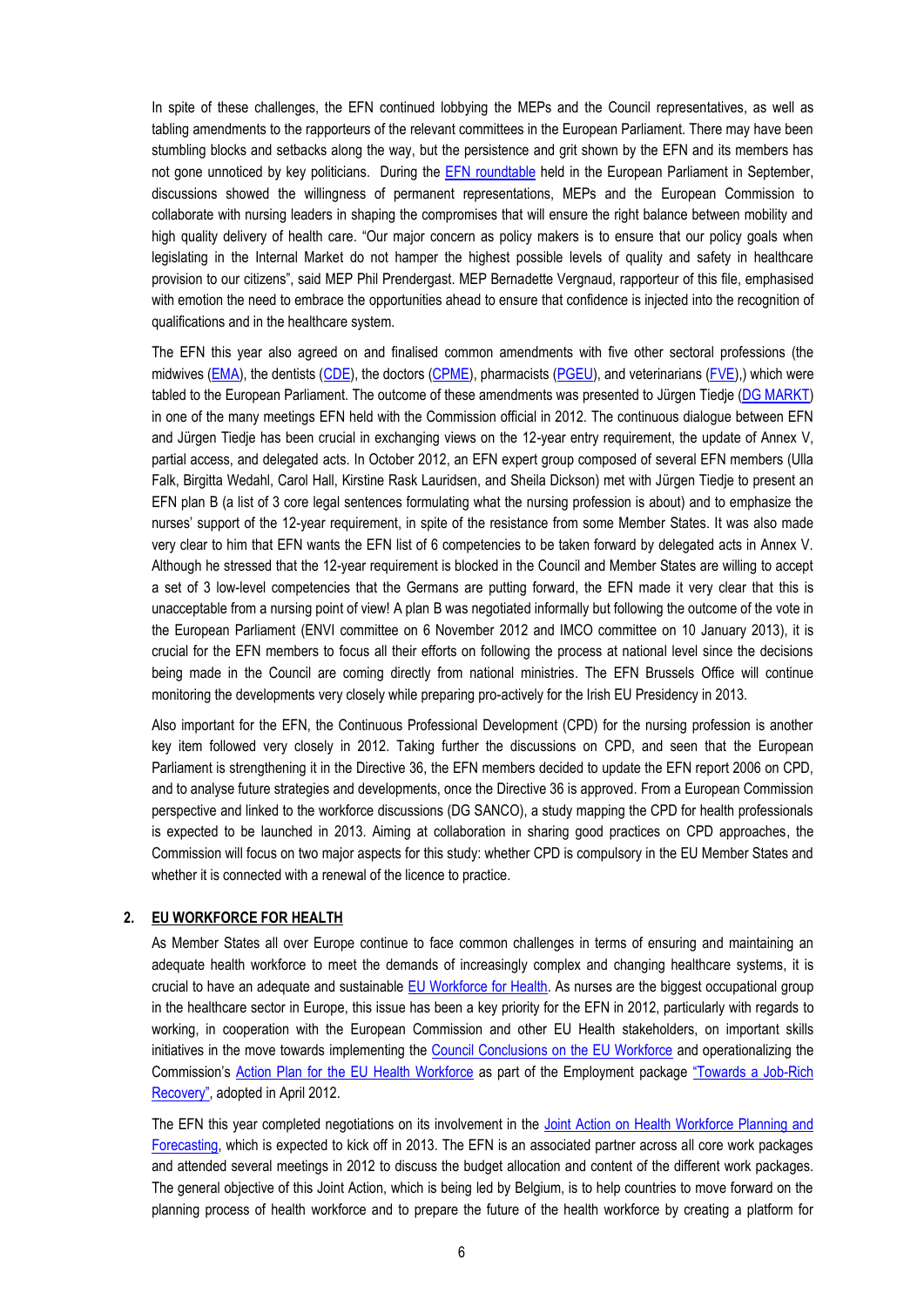collaboration and exchange between Member States. WP4 on "Data Planning" is being led by Hungary, WP5 on "Planning Methodologies" is being led by Italy, while the UK is taking the reins on WP6 on "Horizon Scanning". WP6, in particular, is of interest to the EFN as it focuses on estimating future needs in terms of skills and competencies of the health workforce and their distribution.

Linked to this, the EFN was involved in a [Feasibility study on the establishment](http://skillsfornursingandcare.eu/) of a European Sector Council on [Employment and Skills for the Nursing and Care Workforce](http://skillsfornursingandcare.eu/) (Progress project). The aim of the study was to conduct a mapping exercise across Member States in order to identify existing national skills councils and to evaluate the willingness to contribute or take part in a potential council at European level. Member States were also consulted for their views on what the governance structure and priorities of such a council should be. Based on the outcome of the mapping exercise, partners in the project submitted a final report to the European Commission in December 2012, giving a positive recommendation to the setting up of the council. The EFN members decided in the General Assembly in Luxembourg in October 2012 that, in the event of a positive recommendation, the EFN should apply for a call for tender in April 2013 to run the secretariat of the council from Brussels. The EFN has pro-actively lobbied the Commission, indicating that the EFN is willing and able to do this while emphasising the importance of the council being nursing led. The EFN has also engaged EPSU and HOSPEEM throughout the process to ensure that social partners play an important role in the council, if it is set up.

Another crucial skills initiative at EU level was the selection of the EFN as an expert in the reference group on "Healthcare and social work" of the [ESCO](http://ec.europa.eu/social/main.jsp?langId=en&catId=89&newsId=852) project (European Skills, Competences and Occupations taxonomy). ESCO consists of three pillars (skills, competences, and occupations) and also incorporates qualifications. With this initiative, the EFN will ensure that the taxonomy being used for the term 'nurse' is in line with the EFN position. For the EFN, this means ensuring that discussions on skills, competences, and qualifications for nurses are in line with the EFN's documents and competencies that are currently part of the modernisation of Directive 36. Moreover, in building and maintaining solid alliances with other nursing groups in ESCO, the EFN can secure a strong and united front for the nurses around the ESCO table. That is why, prior to the ESCO meeting of 11-12 December 2012, the EFN took the initiative to bring together all the nursing representatives to the EFN Office to consolidate views and ensure that nurses speak with one voice.

#### **3. PATIENT SAFETY AND QUALITY OF CARE & EHEALTH**

[Patient safety](http://ec.europa.eu/health-eu/care_for_me/patient_safety/index_en.htm) is an issue of increasing concern and is among the highest priorities of the EU and EFN political agendas. In policy design in particular, safety and quality of care should be considered as the basic parameters for an effective healthcare sector, and nurses remain instrumental in initiating change and improvement, at local and national levels. The EFN has consistently lobbied for patient safety to be included as a core part of all health education and for concrete support for research and exchange of results between the EU Member States.

The EU's [Joint Action on Patient Safety and Quality of Care \(PaSQ\)](http://pasq.eu/) kicked off on 24-25 May 2012 in Roskilde, Denmark, and in which the EFN is participating, will run for a period of 3 years. The joint action aims at building upon methods and tools developed by the EUNetPaS project (2008-2010), relevant international collaborations, and previous EU-supported patient safety projects. PaSQ's general objective is to support the implementation of the [Council Recommendations on patient safety.](http://www.consilium.europa.eu/uedocs/cms_Data/docs/pressdata/en/lsa/108381.pdf) More concretely, the Joint Action aims to strengthen cooperation between Member States, international organisations and stakeholders by creating a permanent collaborative network for collaboration so they can identify and exchange good practices on issues related to the quality of healthcare, including patient safety and patient involvement. A second coordination meeting for WP4 ("Identification of Safe Clinical Practices"), WP5 ("Identification of Safe Clinical Practices for immediate implementation"), and WP6 ("Identification of Good Organisational Practices) took place in Madrid on 3-5 October 2012. In 2012, the EFN contributed to an extensive literature review and tested pilot questionnaires.

When talking about patient safety and quality of care, eHealth immediately comes to the forefront. At EU level, the introduction of [eHealth](http://ec.europa.eu/health-eu/care_for_me/e-health/index_en.htm) services is facilitating access to healthcare, whatever the geographical location, thanks to innovative tele-health and personal health systems. [eHealth](http://ec.europa.eu/health-eu/care_for_me/e-health/index_en.htm) is also breaking down barriers, enabling health service providers (public authorities, hospitals) from different Member States to work more closely together. Given the nurses' role as key end-users, the EFN's input to the governance of [eHealth](http://ec.europa.eu/health-eu/care_for_me/e-health/index_en.htm) is essential as is the need to be part of the process when designing and implementing the European e-Health [Governance Initiative.](http://ec.europa.eu/information_society/activities/health/policy/ehealth_governance_initiative/index_en.htm) The eHGI aims to provide political support to the eHealth Network set under the auspices of the Patient's Rights in Cross-Border Healthcare Directive.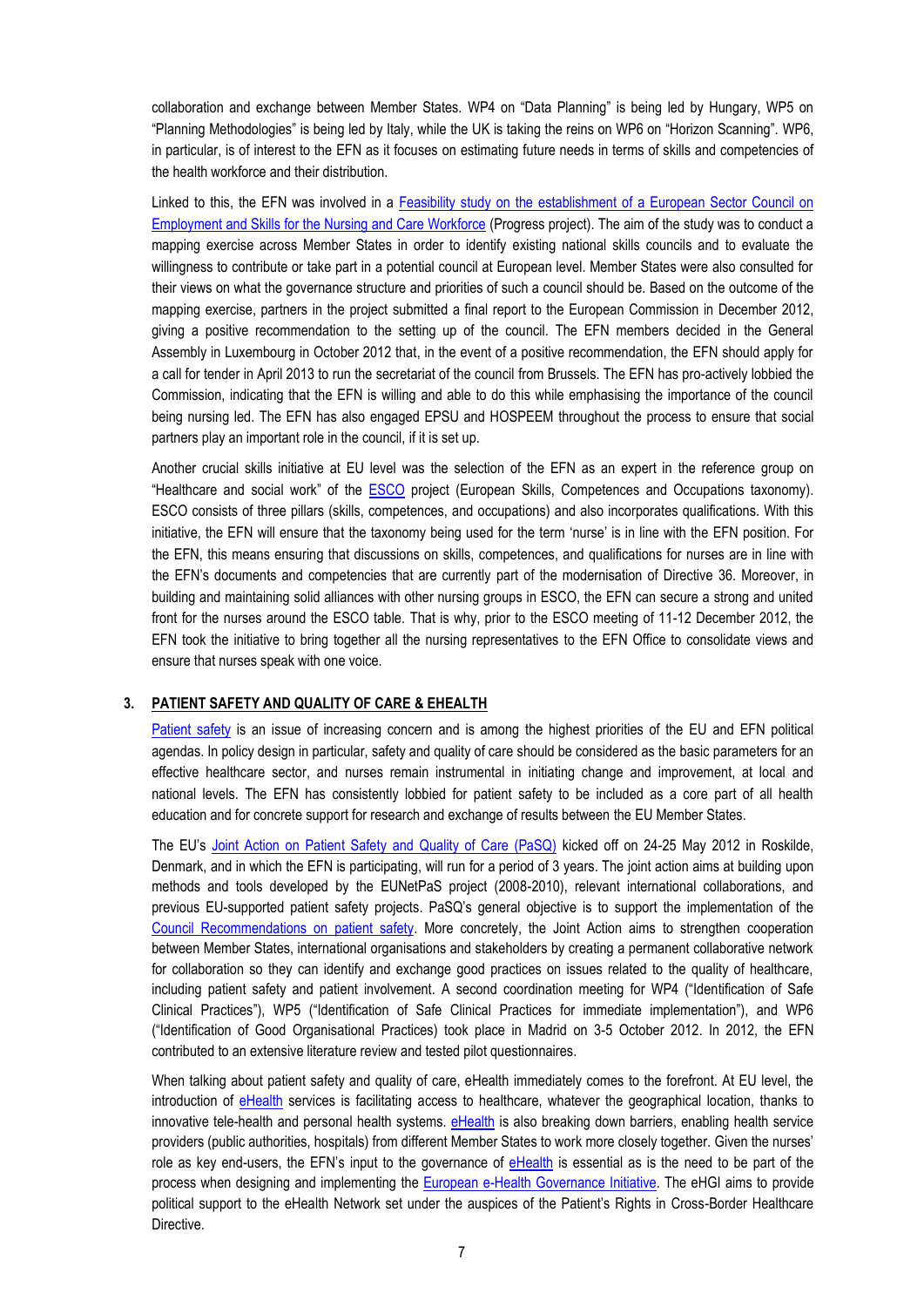In 2012, the EFN has been continuing its work on the [Chain of Trust](http://www.chainoftrust.eu/) project which is coming to an end on 31 January 2013, and which outcomes are expected to greatly contribute to the advancement of eHealth services from a user perspective. This year, two EFN members (Ordem Dos Enfermeiros and Hellenic Nurses' Association) hosted and organised a roundtable for the project, in their respective countries, which showed great leadership from the nurses on this key issue.

In addition to being involved in these EU projects, the EFN was called to be part of the [eHealth Stakeholder Group](http://ec.europa.eu/digital-agenda/en/digital-life/health) which first meeting took place in Brussels on 29 March 2012. This group aims to support and discuss the EU's Digital Agenda and ongoing eHealth initiatives with the European Commission DG Connect (formerly DG Infso). Key issues such as patient access to health records (continuity of care), the eHealth action plan, and innovation in eHealth were discussed. Looking to 2013, the EFN will continue to engage in important eHealth initiatives and meetings in order to give the nurses' views as end users and to bring to the forefront best practice guidelines on eHealth services.

#### **4. NURSING RESEARCH**

Nursing research has become a topic of great importance for the EFN in the past couple of years as nurses look to strengthen the delivery of evidence-based input in order to add credibility and political weight to the field from a research perspective. This year, the EFN took a real step forward in integrating nursing research into the EU policy arena.

In April 2012, the EFN General Assembly in Slovenia gave a mandate to the Delphi group to take further the feasibility study on the European Nursing Research Institute. After analysing three proposals, the Delphi Group chose 'Policy Action' to undertake it. Wes Himes, from Policy Action, presented the results of this Feasibility Study at the EFN General Assembly in Luxembourg in October 2012. The main conclusion and recommendation was to implement a new entity that would bridge evidence and policy-making while acting as a contact point for policy makers. The purpose of the institute would not be to do research but to analyse and compile what already exists in terms of nursing research in the EU Member States so that existing data can be converted into evidence-based advocacy for the EU policy-making process. The structure, governance and funding of a European Nursing Research Institute was also discussed and the EFN members agreed to move forward with this unique institute in Brussels which is expected to gain credibility over the years and become an added value in the EU policy-making process.

In the context of nursing research, the EFN has been closely monitoring the developments of [Horizon 2020](http://ec.europa.eu/research/horizon2020/index_en.cfm), the EU's 8<sup>th</sup> Framework Programme for Research. Horizon 2020 is the financial instrument implementing the *[Innovation](http://ec.europa.eu/research/innovation-union/index_en.cfm) Union*, a [Europe](http://ec.europa.eu/europe2020/index_en.htm) 2020 flagship initiative aimed at securing Europe's global competitiveness. Running from 2014 to 2020 with an €80 billion budget, the EU's new programme for research and innovation is part of the drive to create new growth and jobs in Europe. Horizon 2020 provides major simplification through a single set of rules. It will combine all research and innovation funding currently provided through the Framework [Programmes](http://cordis.europa.eu/fp7/home_en.html) for Research and Technical [Development,](http://cordis.europa.eu/fp7/home_en.html) the innovation-related activities of the [Competitiveness and Innovation Framework Programme \(CIP\)](http://ec.europa.eu/cip/) and th[e European Institute of Innovation and Technology \(EIT\).](http://eit.europa.eu/)

The main health objective of the proposed Horizon 2020 programme is to improve the lifelong health and wellbeing of all EU citizens. The aim is for activities to cover full cycle from research to market with a new focus on innovationrelated activities, such as piloting, demonstration, test-beds, support for public procurement, design, end-user driven innovation, social innovation and market take-up of innovation. In addition to this, activities will be undertaken in such a way as to provide support throughout the research and innovation cycle, strengthening the competitiveness of European-based industries and the development of new market opportunities. For the EFN, Horizon 2020 is crucial for creating an evidence base for nursing research. Building on the EFN's engagement in the European Innovation Partnership on Active and Healthy Ageing and EFN members' input on cost-effective integrated care models, the programme presents an opportunity for the EFN to pioneer nursing research and become an innovation leader at EU level, particularly through the EFN's network of knowledge brokers. In this context, the time has never been riper for the introduction of a European Nursing Research Institute.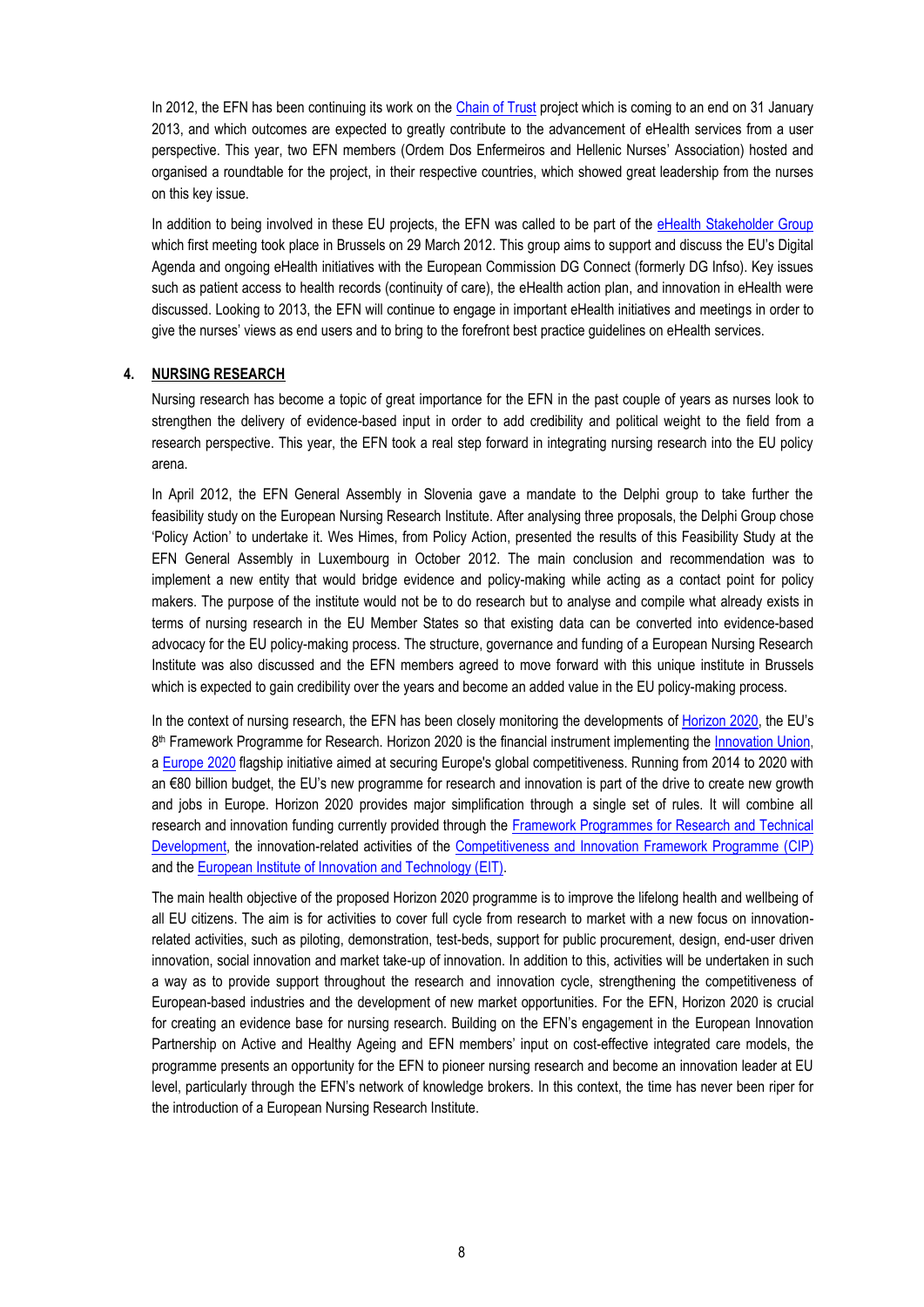

## **II. EFN LEADERSHIP WITHIN THE EUROPEAN INNOVATIVE PARTNERSHIP**

The [European Innovation Partnership on Active and Healthy Ageing](http://ec.europa.eu/research/innovation-union/index_en.cfm?section=active-healthy-ageing) (EIP AHA) is a partnership organised under the EU strategy "[A Digital Agenda for Europe](http://ec.europa.eu/information_society/digital-agenda/index_en.htm)" (May 2010), with the general aim of delivering sustainable development for a digital Single Market. Concretely, the partnership supports the deployment of the Key Action 13 of the "[Digital Agenda for Europe](http://ec.europa.eu/digital-agenda/)" through the development of innovative products and services for longer and healthier lives. This is a very important issue the EFN will continue to follow closely, particularly given its relevance for integrated care, e-Health and Horizon 2020.

As a member of the EIP AHA Steering Group, and after the approval of the Strategic Implementation Plan in 2011, the EFN moved forward with the priorities selected in cooperation with EU Commissioners, specifically the transferability of integrated care models for chronic diseases at regional level. As such, the EFN attended a negotiation meeting on 23-24 January 2012, in Bucharest, in order to discuss potential funding streams for the implementation of Marina Lupari's Integrated Care Model (from Northern Ireland) in the Covasna region in Romania. Although the region did not manage to obtain funding for the transfer of the model, the EFN showed its leadership within the EIP AHA and strengthened communication with key regions.

In August 2012, the Maltese Union of [Midwives](http://www.mumn.org/) and Nurses (MUMN), a member of EFN, had a project on continuity of care approved (with the objective at reducing the number of patients in the corridors of Mater Dei Hospital – see EFN [Press](http://www.efnweb.be/wp-content/uploads/2011/09/EFN-Press-Release-1.2-Million-Euros-to-upscale-and-implement-Integrated-Care-and-early-discharge-in-Malta-27-08-2012.pdf) [Release\)](http://www.efnweb.be/wp-content/uploads/2011/09/EFN-Press-Release-1.2-Million-Euros-to-upscale-and-implement-Integrated-Care-and-early-discharge-in-Malta-27-08-2012.pdf). The EU declared itself ready to fund Malta 1.2 million euros from the [European](http://ec.europa.eu/regional_policy/thefunds/cohesion/index_en.cfm) and Structural Cohesion Funds [\(ESF\)](http://ec.europa.eu/regional_policy/thefunds/cohesion/index_en.cfm) for this project which aims at implementing integrated care systems promoting continuity of care based on proactive and personalised community/home-based care, improving the health status and quality of life of the targeted population, and supporting the long-term sustainability and efficiency of the healthcare system in the region targeted. This shows the proactive and engaged attitude of EFN members and, hopefully, more EFN members will be successful in acquiring funding for similar projects in the future.

In addition to this, the EFN attended the "[CIP Workshop: Finding opportunities in ICT for Health, Ageing Well and Inclusion](http://www.epractice.eu/en/events/2012-cip-workshop-health-ageing-inclusion)" in Brussels on 17 February 2012 in order to discuss the 6<sup>th</sup> call for proposal of the ICT Policy Support Programme (ICT PSP) which was set up to provide funding to the area of "Care and Cure" under the EIP AHA. The ICT PSP aims to stimulate innovation and competitiveness through the wider uptake and best use of ICT by citizens, governments and businesses. The EFN presented the on-going work on the scaling up of Marina Lupari's integrated care model and the importance of costeffective models while the Spanish General Council of Nursing introduced the eNursing Platform, implemented in Spain, in order to attract partners who would wish to replicate the model. As part of this call for proposal, the EFN is partner of SmartCare, a European project on how eHealth can support the delivery of Integrated Care that is due to start in 2013.

The first draft of the Action Plan on Integrated Care was finalised in October 2012, and the EFN participated in its official launch at the "1st Conference of Partners of the European Innovation Partnership on Active and Healthy Ageing" in Brussels on 6 November 2012, together with other action plans developed in line with the priorities of the Strategic Implementation Plan (early diagnosis, adherence, fall prevention, and age-friendly cities).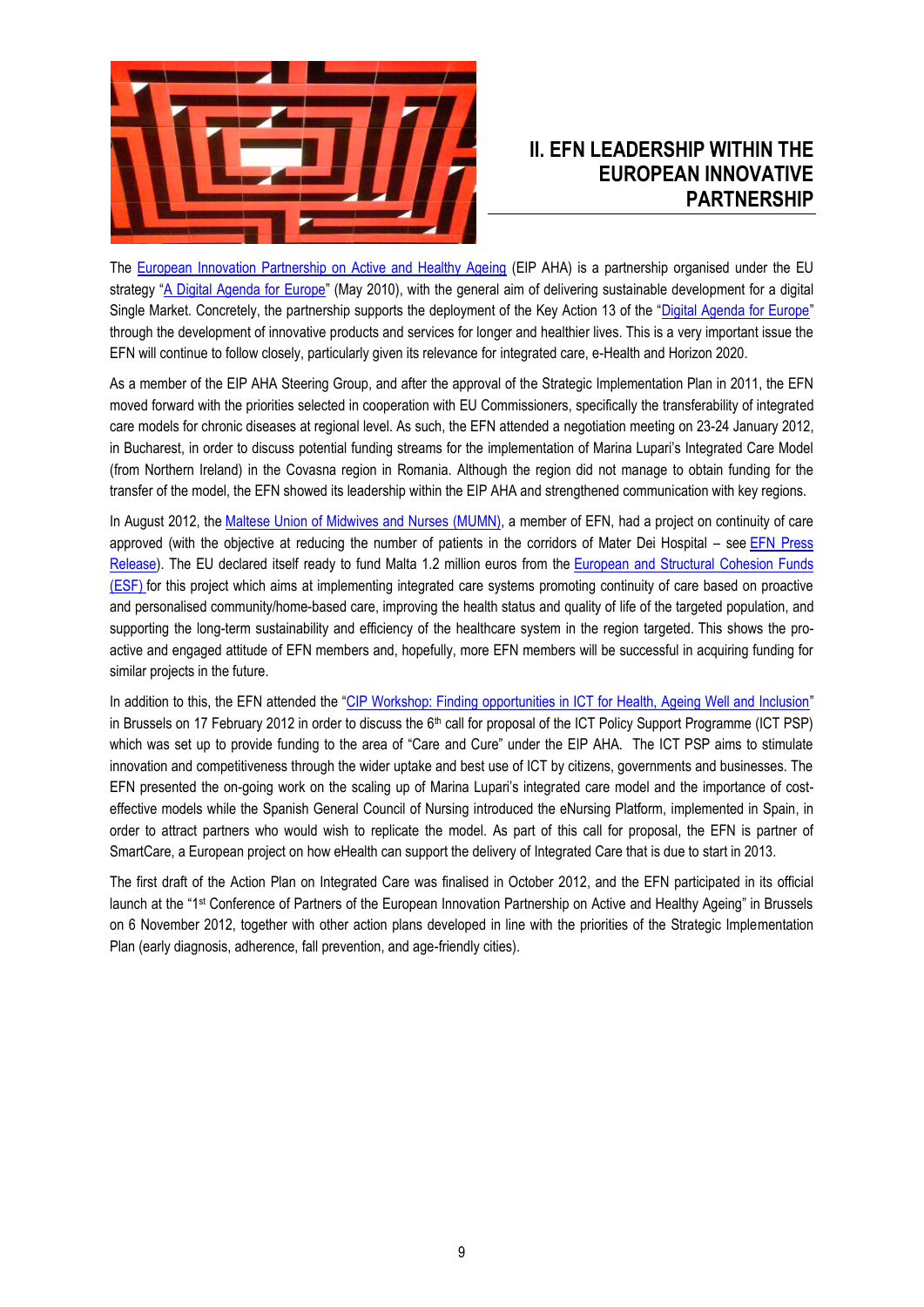

# **III. EU PROJECTS**

In 2012, the EFN's engagement in EU projects highlighted the core issues that are high on the EFN's, and indeed the EU's, political agenda. It has always been important for the EFN that nurses, patients, and healthcare systems gain from innovative eHealth applications. It is crucial that nurses are closely involved to ensure that developments are health-driven and not market-driven. Patient centeredness and empowerment should be at the very core of the process of developing eHealth initiatives for the benefit of patient safety and quality of care, and nurses' eHealth skills must be identified as important and integrated into all levels of education, including the Continuous Professional Development (CPD) programmes. In this context, the Joint Action on Patient Safety and Quality of Care as well as the Joint Action on Health Workforce Planning and Forecasting become instrumental in operationalizing key aspects of the delivery of nursing care for the benefit of nurses, patients and health care systems as a whole. The EFN's involvement in the Feasibility Study on the Establishment of a Sector Council on Employment and Skills for the Nursing and Care Workforce has also been crucial in gathering data from national skills structures to better understand the priority-setting when it comes to skills, competences, and the employment and education of nurses. This work will feed directly into ESCO (European Skills, Competences and Occupations taxonomy) as the EFN moves forward and extends it leadership within key EU skills initiatives.

#### **A. CHAIN OF TRUST**

# Chain<sub>of</sub>TRUST

[The European Patients' Forum \(EPF\)](http://www.eu-patient.eu/) has implemented, together with six other partners [\(EFN,](http://www.efnweb.eu/) [PGEU,](http://www.pgeu.eu/) [CPME,](http://www.cpme.eu/) [TIF,](http://www.thalassaemia.org.cy/) [NST,](http://www.telemed.no/index.php?language=en) & [SUSTENTO\)](http://www.sustento.lv/?lang=en), an EU project co-financed by the [EU Public Health Programme](http://ec.europa.eu/health/programme/policy/2008-2013/index_en.htm) called "[Chain of Trust](http://www.chainoftrust.eu/)" (CoT). Started in January

2011, this two-year EU project aims to assess the perspectives of the main end users of telehealth services, i.e. patients, doctors, nurses and pharmacists across the EU, to see whether and how views have evolved since the initial deployment of telehealth, and what barriers there still are to building confidence in and acceptance of this innovative type of services. The project is expected to end on 31January 2013.

As a key partner in this project and in addition to several teleconferences held throughout the year, the EFN participated in several meetings, such as the 3<sup>rd</sup> Project Steering Committee Meeting in Oslo on 26-27 January and the 4<sup>th</sup> one in Brussels on 11 October. In addition to this, the EFN hosted an EU Nurses Focus Group on 17 January at the EFN's Brussels Office in order to discuss and agree on a set of political recommendations for an effective and wider implementation of telehealth. The EU Nurses Focus Group, which included nursing policy decision makers, experts and scientists, presented and discussed the CoT's main deliverables from the nurses' perspective. The group also exchanged views on national strategies on eHealth and the state of play on telehealth services at national and regional level to set the scene on how the political recommendations will be taken forward from a European and national perspective. Two national roundtables were held under the leadership of EFN members from Portugal (Ordem dos Enfermeiros) and Greece (Hellenic Nurses Association). The final conference will take place on 24 January 2013.

#### **B. E-HEALTH GOVERNANCE INITIATIVE**



The e-Health [Governance Initiative \(eHGI\)](http://ec.europa.eu/information_society/activities/health/policy/ehealth_governance_initiative/index_en.htm) three years project, which started in February 2011 to end in 2014, is led by high level representatives of the EU Member States and co-financed by the [European Commission](http://ec.europa.eu/index_en.htm) through two different instruments: Joint Action and Thematic Network. The [eHGI](http://ec.europa.eu/information_society/activities/health/policy/ehealth_governance_initiative/index_en.htm) is about making [eHealth](http://ec.europa.eu/health-eu/care_for_me/e-health/index_en.htm) fit for practice and was

presented as a political initiative aiming to support the political work of the e-Health governance structure of the EU Member States in developing strategies, priorities, recommendations and guidelines on how to develop [eHealth](http://ec.europa.eu/health-eu/care_for_me/e-health/index_en.htm) in Europe.

In 2012, the EFN contributed to the project by attending an eHGI workshop in Brussels on 4 April 2012 in order to develop a concept paper on eldentification in advance of the [eHealth week in Copenhagen](http://ec.europa.eu/information_society/newsroom/cf/itemdetail.cfm?item_id=7030) in May 2012, in which the EFN also participated. It was clear and commonly agreed that the recommendations on eID need to build on existing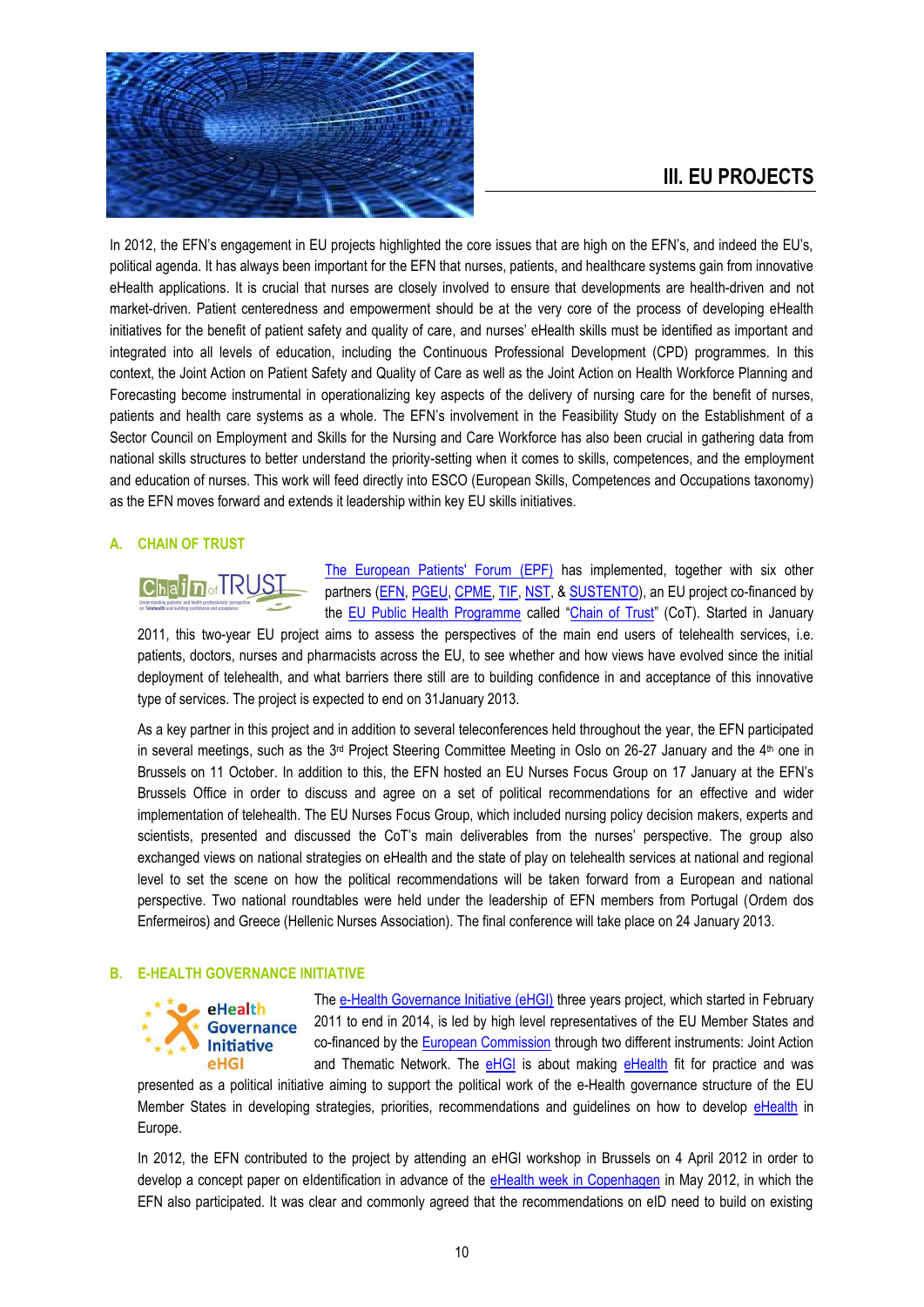national infrastructures as this will facilitate the cooperation and collaboration between Member States, specifically within the eHealth network.

#### **C. JOINT ACTION ON PATIENT SAFETY AND QUALITY OF CARE**

In 2011, the EFN was a key player in helping the coordinator (HAS-France) and the work package leaders in designing the process and content of the Joint Action prior to the European Commission's evaluation of the project. This Joint Action aims to strengthen cooperation between the EU Member States, international organisations and EU stakeholders on issues related to quality of healthcare. One of the main objectives is the creation of a permanent network for patient safety in Europe that will reflect principles of good quality healthcare, patient safety and patient involvement. By sharing experiences and solutions in patient safety and related aspects of quality of care, the EU Member States, the regions, and the healthcare facilities can benefit from the knowledge of the others. A selection of good practices will be made, with a preference for those that are relevant for most Member States and their respective healthcare systems. This work should also contribute to the establishment of national patient safety and quality networks or platforms involving all relevant national stakeholders. In the long run, this voluntary exchange of experiences may lead to a peer review system for quality management systems in healthcare. This approach will build on the work of [EUNetPaS](http://www.eunetpas.eu/) in which the EFN was actively involved.

In 2012, the EFN was represented at two key meetings related to this project. The first, a kick-off meeting held in Roskilde, Denmark, on 24-25 May, which helped frame the overall objective of the Joint Action and the activities to be undertaken in the coming years. The second, a coordination meeting held in Madrid on 3-5 October, which gave an overview of the state of play of the Joint Action as well as the various activities to be undertaken as part of the several work packages (WP), namely WP4 ("Identification of Safe Clinical Practices"), WP5 ("Identification of Safe Clinical Practices for immediate implementation"), and WP6 ("Identification of Good Organisational Practices). This included discussions on a literature review, pilot questionnaires, a well-evidence based glossary of terms, in particular on patient involvement, and how this fits in to the overall framework and data collection procedure of the project. The next meeting is expected to be held in Berlin on 14-15 January 2013

#### **D. FEASIBILITY STUDY ON THE ESTABLISHMENT OF A SECTOR COUNCIL ON EMPLOYMENT AND SKILLS FOR THE NURSING AND CARE WORKFORCE**

The European Commission DG Employment policy focuses on making sure people has the right skills to meet the employment challenges of the future. Studies by the European Commission and other institutions show that jobs will demand new and more advanced skills, as a result of technological or organisational change. The [Agenda for New](http://ec.europa.eu/social/main.jsp?langId=en&catId=958)  [Skills for New Jobs,](http://ec.europa.eu/social/main.jsp?langId=en&catId=958) a key tenet of th[e Europe 2020 s](http://www.microsoft.eu/digital-policy/europe2020.aspx)trategy, calls for the development of labour market intelligence and skills governance, as well as closer cooperation between the worlds of labour and education. The Agenda includes the EU Skills Panorama which aims to develop the responsiveness of education and training systems to labour market demands and to improve transparency and mobility on the labour market. It should be the starting point for a more coordinated effort to reduce skills gaps and shortages. It should also contribute to existing networks and working groups at European level to analyse shared challenges and potential common solutions.

It is within this context that DG Employment has set up European Sector Councils as tools to analyse quantitative and qualitative trends in labour markets in order to eventually feed into the Skills Panorama by pooling together information to assess what skills will be needed in the future. A European Sector Council has been envisaged for the nursing and care workforce and the EFN, along with other stakeholders, participated in a feasibility study in 2012 in order to explore the setting up of this council. After analysing the results of a country mapping exercise, it was established that most Member States have a national authority dealing with nursing skills while the majority was also in favour of the setting up of a council at EU level. The study culminated in a report, based on the information received from national stakeholders, which provided final recommendations to the European Commission on how to move forward with a European Sector Council for the nursing and care workforce.

In addition to several teleconferences held throughout the year, the EFN attended three key meetings for this project: On 19 January 2012, the kick-off meeting was held in Brussels where the concept of EU sector councils was introduced and findings from an ECORYS feasibility study on sector councils at European level, focusing on the implications of a feasibility study and the potential impact of a European Sector Council, were presented. The project partners also discussed a proposed stakeholder mapping and dissemination strategy. On 19-20 June 2012, the EFN participated in a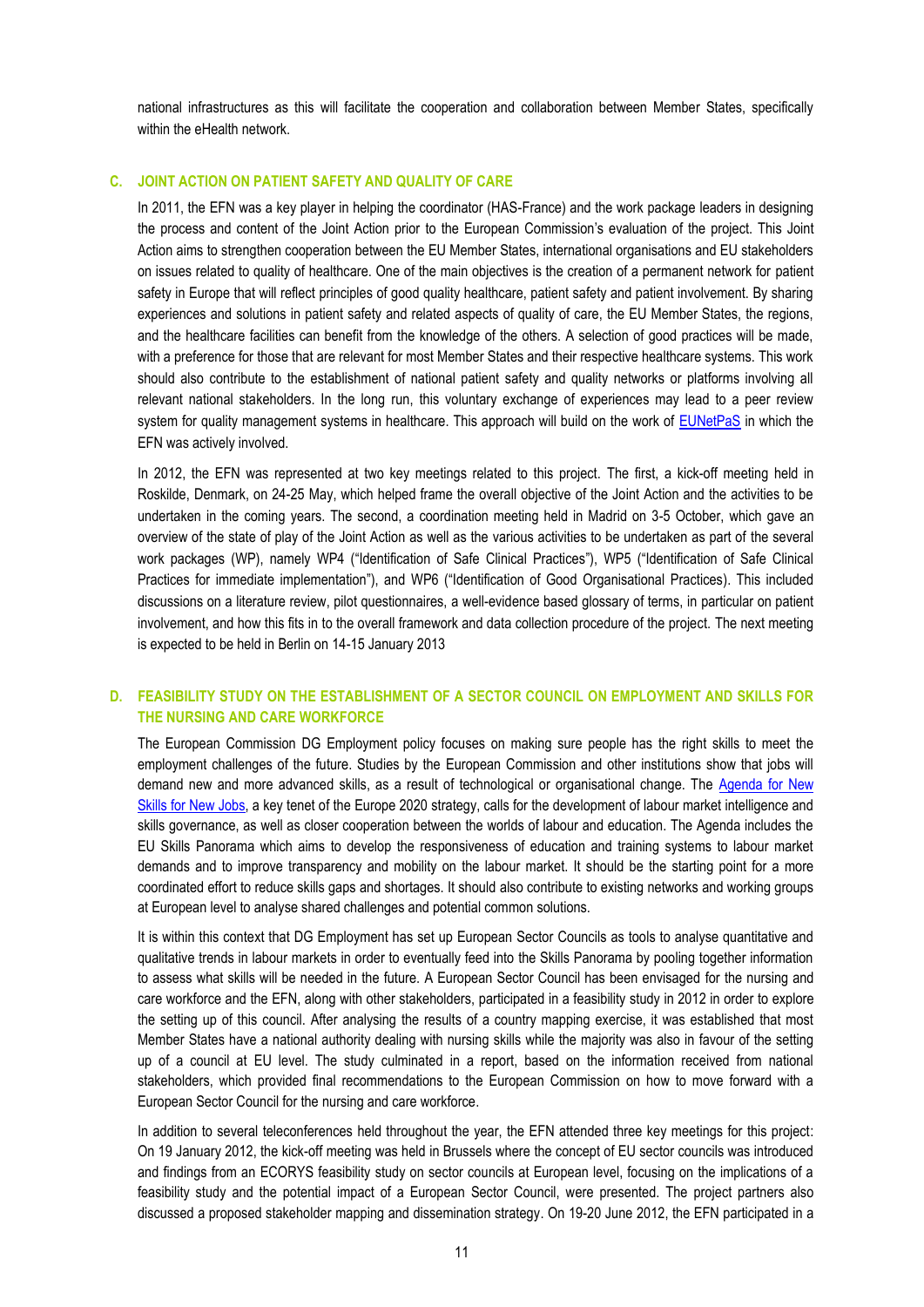mid-term workshop in Warsaw, Poland, organised to discuss the state of play and how to proceed with the second phase of the study. The challenges linked with identifying the organisations responsible for skills at national level was emphasised and the EFN agreed to take up the responsibility of collecting data from 12 Member States as part of the second phase of the country mapping exercise. The final workshop was held in Brussels on 12 December 2012 leading the majority of the partners, not EFN, to conclude 'that it is not the right timing for a European Skills Council'.

#### **E. JOINT ACTION ON HEALTH WORKFORCE PLANNING AND FORECASTING**

The [Joint Action on Health Workforce](http://euhwforce.eu/) Planning and Forecasting (which should be launched in 2013) will focus on the future health workforce shortage with the development of an EU guide as a collection of good practices on how donor and receiving countries can cooperate in order to find a mutually beneficial solution in terms of training capacities and circular mobility. Nevertheless, workforce planning needs broader horizon scanning at different levels for different purposes. Building on mobility projects such as [Prometheus](http://www.euro.who.int/en/who-we-are/partners/observatory/activities/research-studies-and-projects/prometheus) and [RN4CAST,](http://www.rn4cast.eu/en/index.php) in which the EFN was involved, it will be crucial to feed the outcomes of the Joint Action into other initiatives such as the 'skills panorama" and a European Skills Council for Nursing. The EFN is an associated partner in this Joint Action which is being led by the Belgian Ministry of Health. Other EU Member States leading a Work Package are: the UK, Hungary, Malta and Italy.

In preparation of the Joint Action, the EFN attended several meetings in 2012. On 11 January 2012, the work packages were presented to potential partners at a plenary meeting. The EFN, who had closely followed the negotiations with the work package leaders, noticed a positive change in mind-set towards more inclusiveness and broader collaboration with Eastern European countries, bringing crucial input from receiving and donor countries to provide the right balance with regards to health workforce patterns.

On 18 April 2012, the European Commission adopted a communication entitled ["Towards a job rich recovery"](http://eur-lex.europa.eu/LexUriServ/LexUriServ.do?uri=COM:2012:0173:FIN:EN:PDF) establishing a set of concrete measures that will help job creation and how EU funds can be used to make long-term investments in human capital. This communication also included an [Action Plan for the EU Health Workforce](http://ec.europa.eu/dgs/health_consumer/docs/swd_ap_eu_healthcare_workforce_en.pdf) aiming to assist Member States in tackling major challenges and setting out actions to foster European cooperation and share good practices to help improve health workforce planning and forecasting, to anticipate future skills needs, and to improve the recruitment and retention of health professionals. This Action Plan was presented at the European Workforce for Health Working Group meeting in Brussels on 10 May 2012 along with other initiatives related to workforce planning and skills. The EFN was on hand to emphasise to the Commission the need to tackle issues now in the face of austerity measures and reform of health systems, keeping in mind the modernisation of Directive 36 and the overall impact on skills and competences.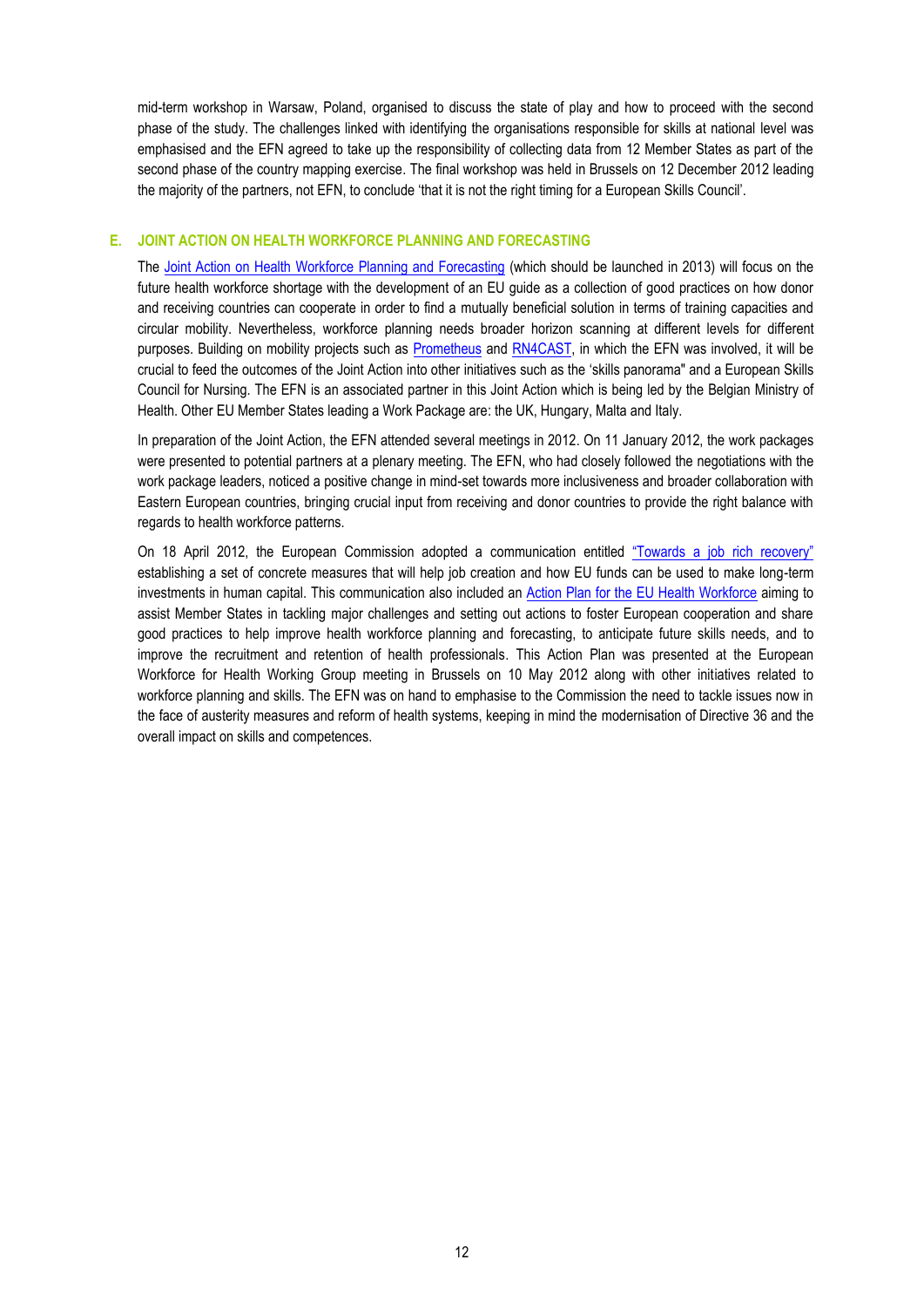

# **IV. BUILDING ALLIANCES**

Building alliances and creating partnerships with key organisations to work on particular issues/topics is very important for the EFN, as this is a means of strengthening civil society in the policy-making process in order to achieve successful policy outcomes. In

2012, the EFN continued to put emphasis not only on its political priorities but also its alliances to achieve concrete policy outcomes. Good working relations with key EU non-state stakeholders built up throughout the years is crucial and this has been truly evident through the strong collaboration with key partners such as the [European Public Health Alliance \(EPHA\),](http://www.epha.org/) [European Health Policy Forum \(EUHPF\),](http://ec.europa.eu/health/interest_groups/eu_health_forum/policy_forum/index_en.htm) [Health First Europe \(HFE\),](http://www.healthfirsteurope.org/) European [Patient Forum](http://www.eu-patient.eu/) (EPF), and the European Nursing Students Association (ENSA). Cultivating these relationships becomes central to achieving effective policy outcomes and it is therefore important for the EFN to participate in meetings with other EU health professionals/stakeholders in order to explore common synergies on health issues that form the basis for collective lobbying.

Key non-state partnership and dialogues that took place to advance the EFN lobby agenda were:

#### **1. European Public Services Union (EPSU)**

The EFN has always valued a solid partnership with social partners, particularly with regards to creating common positions, evaluating the implications of health policies for health care services, and monitoring the implementation of key legislation at national level. In 2012, the EFN and EPSU have been in continuous dialogue, sharing views and experiences on issues that are of key concern to both parties. The most important files were Directive 2005/36/EC and Workforce for Health in which the EFN and EPSU collaborated closely on the input provided to the Feasibility Study on the Establishment of a European Sector Council on Employment and Skills for the Nursing and Care Workforce. 2012 also marked the signing of the **EFN-EPSU** Memorandum of Understanding, further cementing the strong partnership between the two organisations.

#### **2. European Public Health Alliance (EPHA)**

The EFN has been actively engaged with [EPHA](http://www.epha.org/) by participating and sharing information on the EFN's work with other EU health stakeholders, who are also members of EPHA. For the EFN, the major added value of being a member of EPHA lies in its aim to promote and protect the health interests of all EU citizens and to strengthen the dialogue between the EU institutions, citizens and NGOs. The fact that EFN priorities are reflected in EPHA's lobby priorities and that EPHA supports the EFN in achieving its mission and objectives makes this partnership particularly strong.

In 2012, in addition to the monthly Policy Coordination Meetings, the EFN participated in the EPHA Annual Conference on ["Restructuring health systems: How to promote health in times of austerity?"](http://www.epha.org/a/5080), hosted by the [European](http://www.eesc.europa.eu/?i=portal.en.home)  [Economic and Social Committee \(EESC\),](http://www.eesc.europa.eu/?i=portal.en.home) on 6 June in Brussels. The meeting, which aimed to assess how the current crisis and its policy responses impact on health systems and how the crisis could be managed in the future so as to promote better health outcomes for all, brought together trade unions, international national and regional authorities, social, health and environment civil society organisations, and EU decision makers. The EFN General Secretary was invited to give a speech on the nurses' view on "[The economic crisis, population and health](http://www.efnweb.be/wp-content/uploads/2011/09/EFN-SG-speech-at-EPHA-Annual-Conference-23-03-2012-FINAL.pdf)". He took this opportunity to remind that *"Investing in healthcare and healthcare professionals will improve the health of the overall population"* and to explain that *"For the EFN, promoting research, using innovative tools and providing technical support to very specific programmes of change to ensure the sustainability of healthcare systems in place is one of the many ways to invest in the people driving the healthcare system."*

Following recommendations made at the EPHA Annual Conference, the EFN also supported EPHA by attending an experts' roundtable on ["Can the G20 deliver stability and growth to the global economy in the face of the Euro crisis"](http://www.fes-europe.eu/index.php?option=com_content&view=article&id=351%3Acan-the-g20-deliver-stability-and-growth-of-the-global-economy-in-the-face-of-the-euro-crisis&catid=38%3Averanstaltunshinweise&Itemid=64&lang=de) at the EU Office of Friedrich-Ebert-Stiftung, in Brussels on 28 June 2012, in order to explore how health can be brought to the economic political agenda.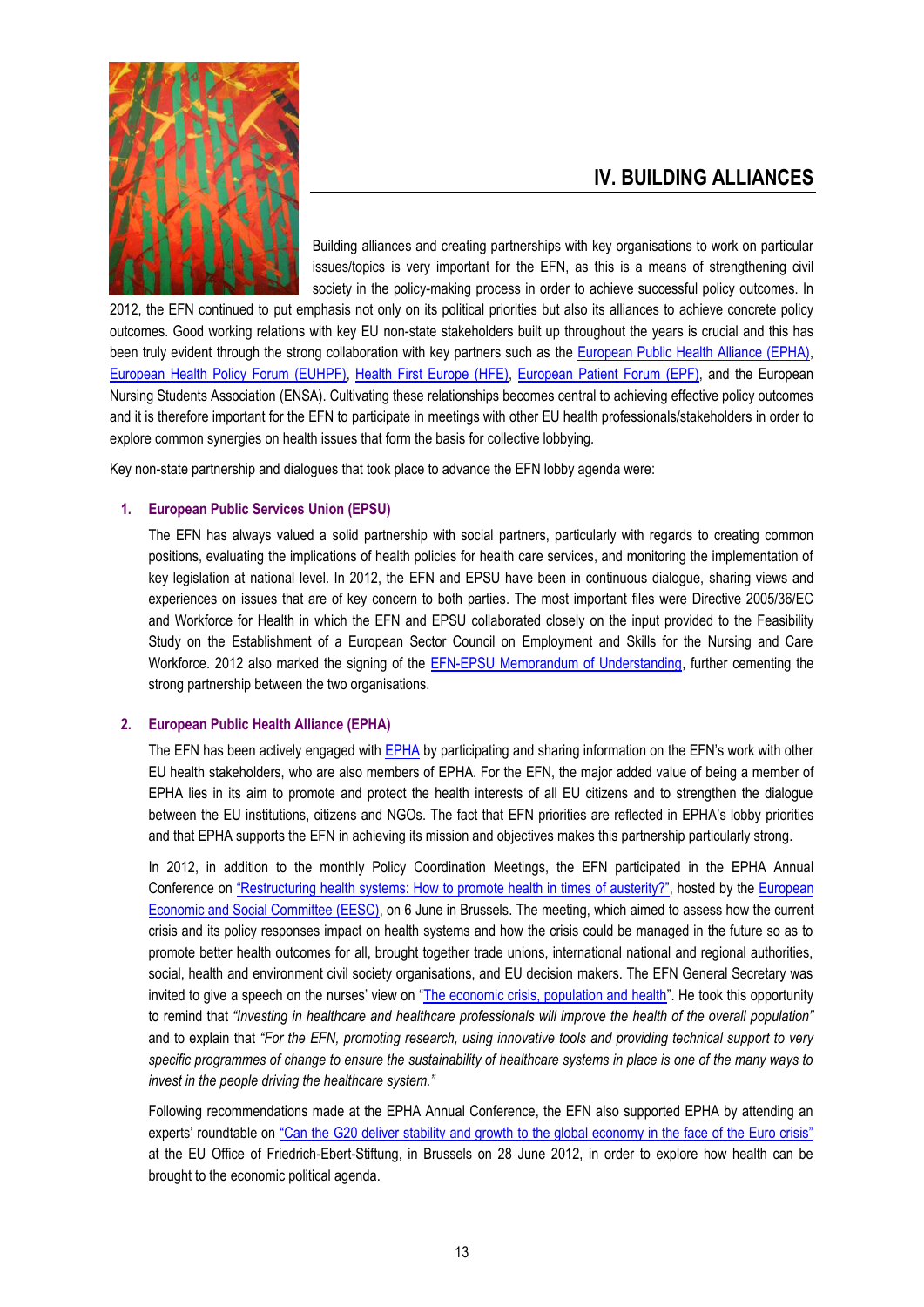#### **3. Health First Europe (HFE)**

As a full member of [Health First Europe](http://www.healthfirsteurope.org/) - a non-profit alliance of patients, healthcare workers, academics, and healthcare experts and the medical technology industry - and member of its Advisory Committee, the EFN is working closely with [HFE.](http://www.healthfirsteurope.org/) As an example of the activities undertaken in 2012, reference can be made to the EFN's attendance in the [Health First Europe Open Forum Debate on Patient Safety](http://www.healthfirsteurope.org/newsroom/182/70/Open-Forum-Debate-on-Patient-Safety-After-event-material) held on 24 April 2012, in Brussels, under the Patronage and Sponsorship of MEP Christofer Fjellner (EPP, Sweden). This event brought together experts from the European Parliament, the European Commission, the German Coalition for Patient Safety, and the European Centre for Disease Prevention and Control, to discuss on HFE's recommendations for patient safety and healthcare associated infections, which calls on EU policymakers to strengthen the standards for patient safety in the EU Member States' healthcare systems, adopt measurable improvement targets for Member States on patient safety, and develop a European strategy to combat the incidence of healthcare associated infections. The discussions focused on the Cross-Border Healthcare Directive, building bridges between the EU Member States through knowledge brokers, health literacy, education and training, heavy workload for limited workforce, patient rights, and the economic pressure on healthcare providers and the importance of demonstrating cost-effectiveness. The EFN also supported HFE by attending meetings with Permanent Representations, Commission representatives, and MEPs in order to present HFE's recommendations and guidelines on Health Technology Assessment (HTA).

#### **4. European Nursing Student Association (ENSA)**

**T**he European Nursing Student Association (ENSA) is an organisation for co-operation between national nursing students' organisations or colleges of nursing in Europe. The purpose of ENSA is to bring together European nursing students and representatives from all countries across Europe. ENSA is an advisory body and follows its members' national policies. The main aims of ENSA are to: promote the highest possible standard of education for European nursing students so that, accordingly, the highest possible standards of nursing and health service for individuals are promoted and maintained, unrestricted by conditions of race, creed, colour, politics, and social status; promote further interest of nursing students and to encourage high professional ideals among them; promote and foster international understanding among nursing students; advise, if requested, on the creation and development of national nursing students organisations.

In 2012, the EFN cultivated its relationship with ENSA through ENSA's presence at the EFN Autumn General Assembly where Jens Dominik Roeder, ENSA President, and Anna Olsson, ENSA Vice-president, briefed the EFN members on ENSA activities, namely on their efforts to bring together the nursing students that feel committed to achieving ENSA's objectives. The EFN and ENSA also exchanged views and common concerns on the modernisation of Directive 36 and the EFN supported ENSA in the dissemination of a press release, in which ENSA emphasised the nursing students' support of the 12-year entry requirement. The EFN looks forward to continuing this strong collaboration in 2013 and welcomes Karin Hoekman as the new President of ENSA, elected in their General Assembly in Novi Sad, Serbia, in October 2012.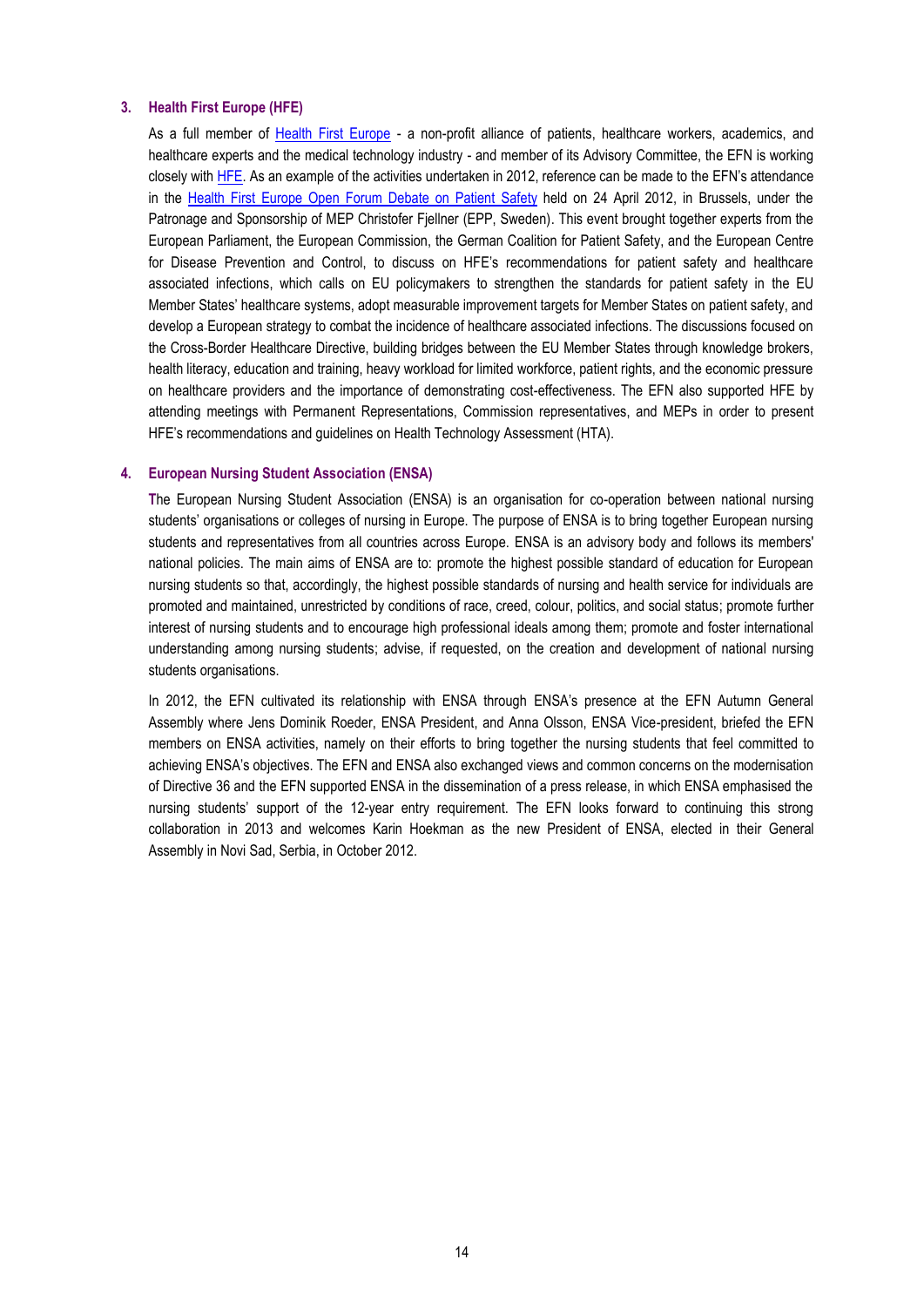



#### **1. EFN Members representing EFN**

This year, [Abbott](http://www.abbott.com/index.htm) commissioned a research report from the [Economist](http://www.eiu.com/)  [Intelligence Unit \(EIU\)](http://www.eiu.com/) investigating ways to extend healthy life years. The

research report looks at new approaches to disease prevention, early intervention and management of chronic diseases. The EFN President, Ms Unni Hembre, was interviewed during the preparation of the [report,](http://digitalresearch.eiu.com/extending-healthy-life-years/content/files/download/report/EIU-Abbott_TacklingChronicDisease_Report_final.pdf) adding a vital nursing perspective to the results of the report, which were presented at a meeting "[Never too early: tackling chronic](http://digitalresearch.eiu.com/extending-healthy-life-years/)  [disease to extend healthy life years](http://digitalresearch.eiu.com/extending-healthy-life-years/)" that took place in Brussels on 14 May 2012.

On 9 August, Ms Dorota Kilanska, from the [Polish Nurses Association,](http://www.ptp.na1.pl/) represented the EFN in the [launch of the](http://www.dsr.dk/dshs/EAHN/Sider/EuropeanAssociationforThehistoryofNursing.aspx)  [European Association of the History of Nursing \(EAHN\),](http://www.dsr.dk/dshs/EAHN/Sider/EuropeanAssociationforThehistoryofNursing.aspx) in Kolding, Denmark. This new Association, bringing together individuals and Associations together in order to provide mutual support and opportunities for collaboration, is aiming at providing a European focus for the development of the discipline of Nursing History.

On 20-21 September, Ms Milka Vasileva, President of the [Bulgarian Association of Health Professionals in Nursing,](http://www.nursing-bg.com/) represented the EFN in the [First Conference on Health Inequalities in the new EU Member States,](http://www.npo.bg/contents/182/) held in Sofia, Bulgaria. The conference addressed, for the first time, the challenge of health inequalities in the South Eastern region from the perspective of the key actors in the health field (policy makers, patient leaders from the 12 new EU Member States, the candidate and acceding countries, and health professionals).

#### **2. EFN participation in EFN Members' national events**

In 2012, the EFN Brussels Office continued to foster contact with its members through key national events. It is extremely important for the EFN to develop its relationship with its members by getting a real sense of what is important to them at EU level, as well as at national level. Taking part in national events is indeed an ideal way of strengthening ties with the members but it is also crucial for understanding the key issues at stake in individual Member States and offering, in return, the EU-level perspective. The EFN appreciates these moments with its members and continues to urge them to organise and take part in national events that promote the nurses' voice in the EU.

Therefore, in March, the EFN General Secretary attended the [Finnish Nurses Associations' national congress](http://www.sairaanhoitajaliitto.fi/) and gave a speech on the latest issues and developments for nursing at European level. While the EFN General Secretary focused mainly on Directive 36 and linking this to other priorities, there was also an opportunity for him to present the EFN's report '[Caring in Crisis](http://www.efnweb.be/wp-content/uploads/2012/05/EFN-Report-on-the-Impact-of-the-Financial-Crisis-on-Nurses-and-Nursing-January-2012-rev-June-2012-24-06-2012.pdf)' at a press conference held at the end of the congress.

On 1<sup>st</sup> June 2012, in the context of the implementation of [Directive 2010/32/EC on sharp injuries,](http://eur-lex.europa.eu/LexUriServ/LexUriServ.do?uri=OJ:L:2010:134:0066:0072:EN:PDF) the EFN General Secretary attended the 3<sup>rd</sup> [Biosafety Network Summit](http://www.europeanbiosafetynetwork.eu/) in London, lending further support to Máximo González of the [Spanish General Council of Nursing,](http://www.cge.enfermundi.com/) an EFN member, who co-chaired the meeting and presented an e-learning tool linked to accreditation.

In the context of Directive 36, the EFN General Secretary was invited to participate in the [Haptstadtkongress](http://www.hauptstadtkongress.de/2012/kongress-2012/) in Berlin on 13 June 2012 to support [DBfK](http://www.dbfk.de/) in the German debate on the 12-year entry requirement. In spite of the strong opposition, attending these high-level meetings sends a strong message to national governments that the nurses are following developments closely.

On 24-25 September, the EFN General Secretary participated in the [Norwegian Nurses](http://www.sykepleierforbundet.no/) Organisation Centenary Jubilee & 9<sup>th</sup> National Nursing Conference on "Future of Nursing" aiming to examine the potential and challenges of the profession of nurses, on their identity, their working environment and their role in the health care system, that took place in Oslo, Norway. After an impressive performance in the Opera House, and a gala dinner, the opening of congress with several speeches made it clear where nurses and nursing should be heading in the future. This Celebration was also an excellent opportunity to meet the colleagues from Finland, UK, Croatia, Montenegro and Denmark and to explore the different stand focussing on innovation and e-health.

On 10 November, the EFN General Secretary participated in the "[salon national pour professions de santé](http://www.anil.lu/salon.php?salon=2)" organised in Luxembourg, by the [Association Nationale des Infirmier\(e\)s Luxembourgeois\(es\),](http://www.anil.lu/) and made a presentation on the latest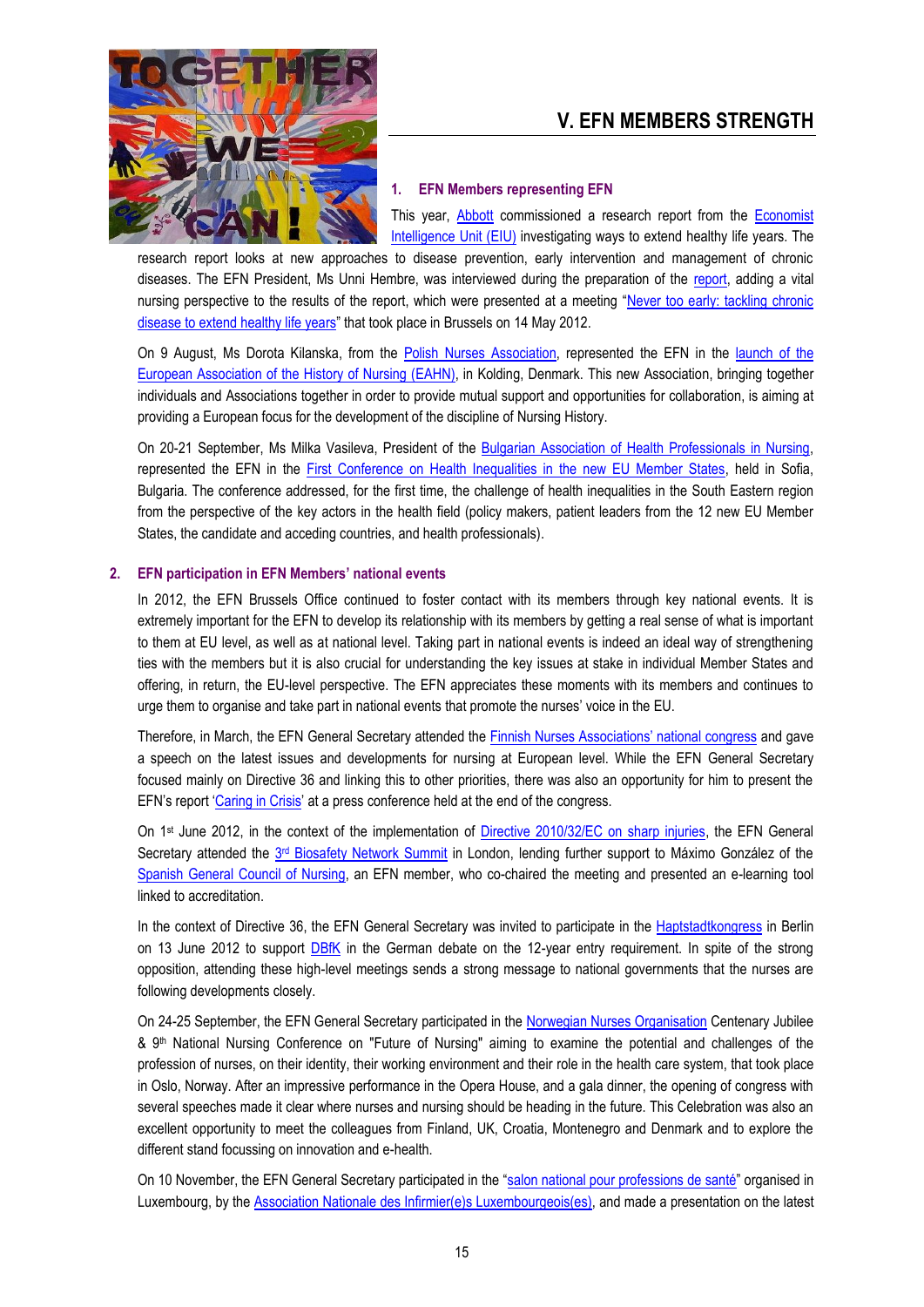developments on nursing and mainly on Directive 36 and the 12-year nursing education requirement. The EFN General Secretary encouraged the Luxembourg nurses to stand up in the next elections and to become politicians.

#### **3. EFN Members' key Lobby Activities**

#### **Sharps Injuries**

On 6 November 2012, the [Polish Nurses' Association](http://www.ptp.na1.pl/) organised a seminar entitled "Our safety is patient's safety, too - 32/2010 EU Directive", which tackled the issue of safety in medical environment. The meeting brought together 100 nurses from Poland and nursing leaders from EFN members' Associations: Milka Vasileva from the Bulgarian Association of Health Professionals in Nursing, Jindra Kracíková from the Czech Nurses Association, and Maria Lévyová from the Slovak Chamber of Nurses and Midwives, to share their knowledge and experiences on the implementation of [Directive 2010/32/EU on sharps injuries.](http://eur-lex.europa.eu/LexUriServ/LexUriServ.do?uri=OJ:L:2010:134:0066:0072:EN:PDF) The participants agreed to cooperate on the implementation of the Directive into national legislation, and to draft a joint report to be presented to the European Commission on the government actions in this area, as well as an analysis of the implementation of the Directive and the impact of legal norms after 11 May 2012 on public health and safety of citizens health care workers.

#### **South Eastern Nursing Skills**

In 2012, the Croatian Nurses Association continued its work on [SENS](http://www.hums.hr/novi/index.php?option=com_content&view=article&id=108&Itemid=48) (South Eastern Nursing Skills) project aiming at the empowerment of professional nursing associations in EU candidate and EU potential candidate countries in the South Eastern Europe for the process of harmonization of nursing education in line with the Directive on Mutual Recognition of Professional Qualifications (Directive 2005/36/EC). Sixth regional conferences were organised in Sarajevo, Bosnia and Herzegovina, in February 2012 and in Dubrovnik, Croatia in June 2012, where the participants gained additional knowledge about the main features of the EU accession process in terms of nursing, as well as insights on the importance of lobbying as a tool in the process of negotiating with decision makers at the state level. Also, taking into account that higher education of nurses (vertical flow, mobility) guarantees the development of nursing in accordance with European practice, all members of SENS re-emphasised the importance of performing all necessary activities and investing extra efforts for appropriate training of trainers and mentors who must be positioned in high and vocational educational institutions in the region.

In 2012, the Croatian Nurses Association also contributed to organising and finding the key topics for [TAIEX](http://ec.europa.eu/enlargement/taiex/index_en.htm) involvement in countries of the South Eastern region. Following this initiative, national nurses associations in Macedonia and Serbia initiated TAIEX workshops in their own countries on the nursing profession, and the establishment of a unified national nursing organisation at federal level in Bosnia and Herzegovina has been initiated. The cooperation in the field of nursing profession in the region has been strengthened with regular participation of nurses from Croatia, Bosnia and Herzegovina, Serbia, Macedonia and Montenegro in seminars, conferences and congresses held in all these countries (cross – participation and travelling).

#### **4. EFN support to EFN Members national key concerns**

Supporting the EFN members in their national key concerns is also an important part of the EFN lobby work. It is very important that the members have this support to go further in their daily national lobby work. Therefore, like in the previous years, the EFN supported its members in addressing their national challenges which were, in 2012, mainly linked to Directive 36 and regulation issues, ultimately affecting quality of health care and patient safety. Some EU countries governments have been taking political decisions that have a serious impact on the delivery of care. As an example:

In Italy, a decree will put at stake the future of nursing education and nursing as a whole. Thus, the Italian Nurses [Association](http://www.cnai.info/) *[\(Consociazione Nazionale delle Associazioni Infermiere-Infermieri \(CNAI\)\)](http://www.cnai.info/)*, a member of EFN, has taken action and has published a [petition](http://www.thepetitionsite.com/442/293/072/sign-the-petition-for-italian-nurses-and-help-nursing-for-the-sake-of-patients/) which they hope will collect as most support as possible in their request for a full recognition of Nursing Science and creation of sufficient positions of Nurse Professors in University. The EFN has been in close contact with the Association and is [fully supporting this action.](http://www.efnweb.be/wp-content/uploads/2011/09/EFN-Press-Release-EFN-Support-the-Italian-Nurses-11-July-2012.pdf) As support the EFN also sent out a [letter](http://www.efnweb.be/wp-content/uploads/2012/07/Letter-from-EFN-to-Italian-Government-11-July-2012.pdf) on 11 July 2012 warning the Italian government not to downgrade nurses and nursing, emphasising that: nursing must be recognised as a single specific discipline distinct from other disciplines; university positions and careers for different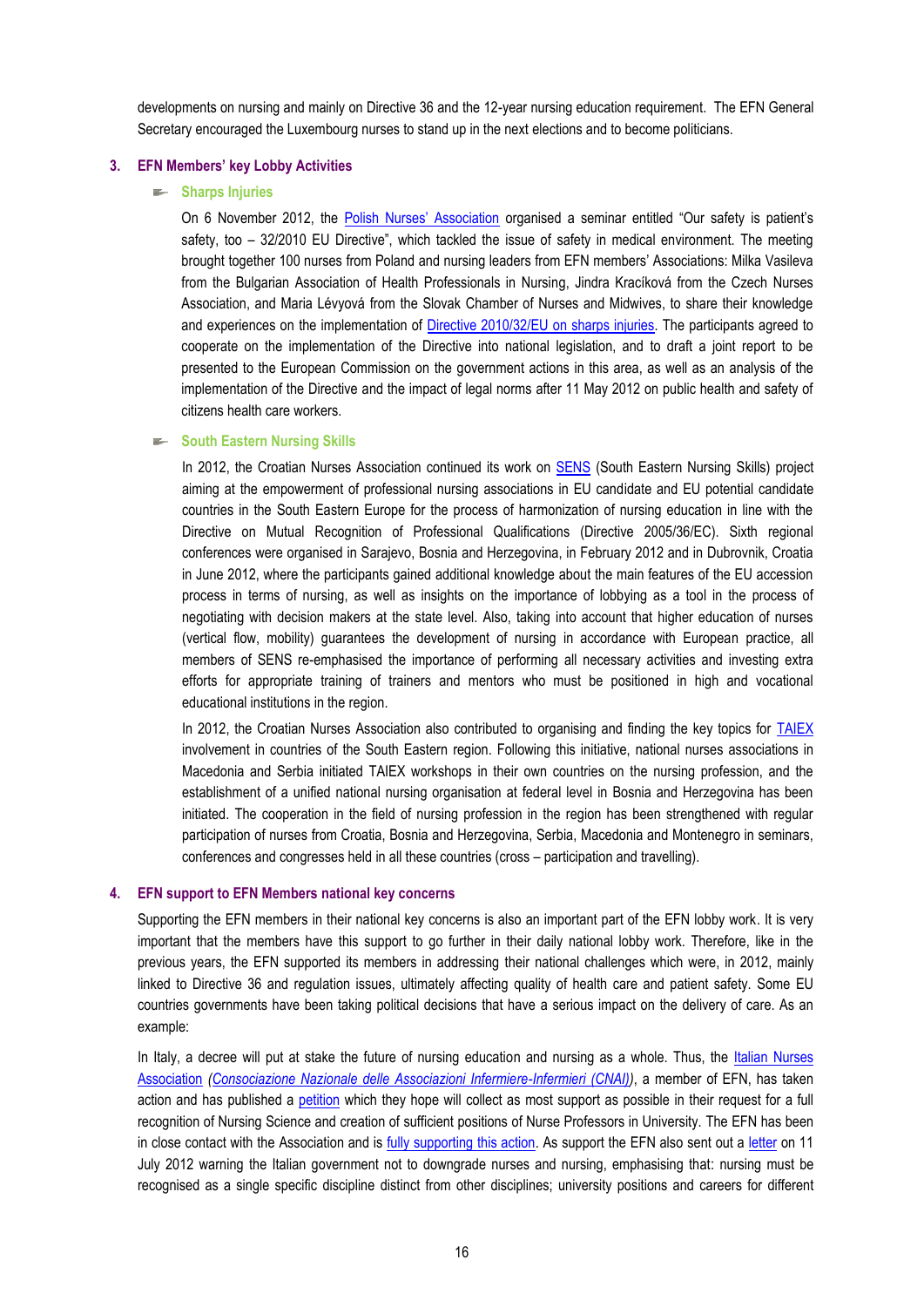nursing areas should be developed; and university nursing departments should be led by well prepared and qualified nurse professors.

Also, following attempts by the Slovenian government to de-regulate the nursing profession, the EFN sent a [letter](http://www.efnweb.be/wp-content/uploads/2012/07/Letter-EFN-support-to-Slovenia-19-July-2012.pdf) in July 2012 in support of the [Nurses and Midwives Association of Slovenia,](http://www.zbornica-zveza.si/) calling on the Slovenian Ministry of Health to keep the existing regulation system for all healthcare professionals, including the nurse assistants, and to include all representatives of nursing and midwifery care in Slovenia in any decision related to the healthcare system.

In Slovakia, the problem was linked to a new law - Act No. 62/2012 - on minimum wage claims of nurses and midwives. The Slovakian employers were putting nurses and nursing in a very dangerous position to avoid fulfilling this new law. Thus, the EFN sent a [letter](http://www.efnweb.be/wp-content/uploads/2012/07/Letter-EFN-support-to-Slovak-Chamber-Nurses-and-Midwives-23-July-2012.pdf) to the Slovak authorities on 23 July 2012, calling on the Constitutional Court of the Slovak Republic, all individual health care providers and social service facilities and the social dialogue partners and competent authorities to take all necessary steps to support and safeguard the legitimate interests of nurses and midwives in the Slovak Republic.

#### **5. EFN Members visiting Brussels & the EU Institutions**

In 2012, several delegations, including Danish nursing students, the Polish Nurses Association, the Finnish Nurses Association, and Nieuwe Unie'91 (NU'91) (The Netherlands), visited the EFN Brussels Office in order to learn more about the EFN's daily activities and the role of the EU Institutions in relation to health policy. Also, on 11 October 2012, the EFN General Secretary met with the Belgian Nurses Association (FNIB) and nursing journalists from across Europe (Finland, Denmark, Netherlands, Norway, Sweden, Iceland, Switzerland, and the UK) to discuss the role of the EFN and the state of nursing in Europe.

The main topics presented on these occasions are: the EFN's key priorities and the EU lobby process, including Directive 36 and the challenges for nursing education, the EFN's participation in EU projects (Joint Action on Quality & Safety, eHGI, Chain of Trust, Joint Action on EU Health Workforce, Feasibility Study on a Nursing Skills Council, ESCO), and the importance of investing in the EU lobby process.

Similarly, several EFN members (such as: Finland, Ireland, Poland, UK) travelled to Brussels to meet with their MEP's and lobby on Directive 36.

The EFN Brussels Office welcomes this initiative and pro-active attitude from EFN members. Not only as this increases the visibility and reputation of nurses at EU level but also because it shows that they are serious about their profession and the issues that affect it. The EFN members are encouraged to continue these efforts in 2013 in order to give the nursing perspective on key topics.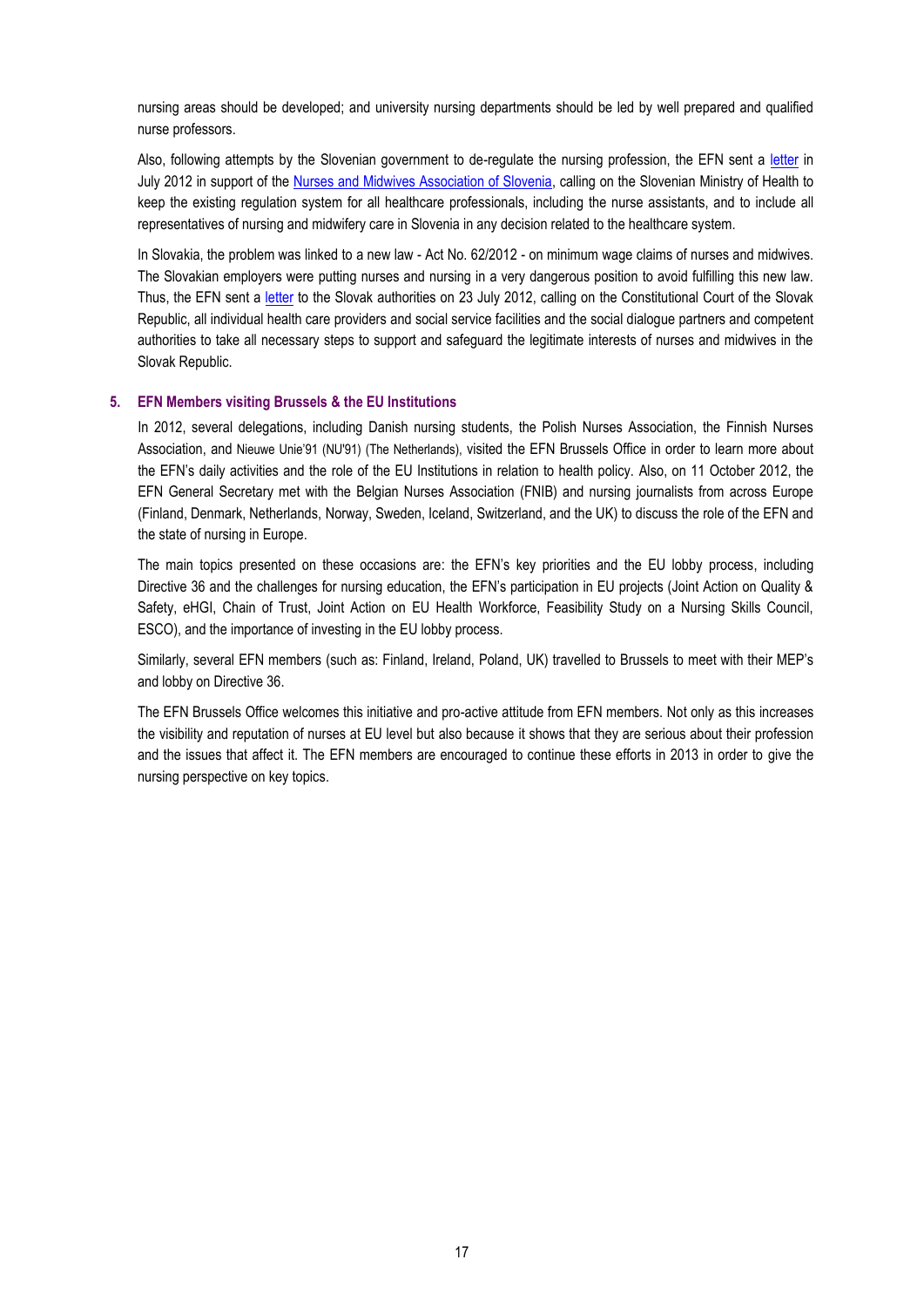

#### **A. EFN STRUCTURE**

The EFN governance structure consists of the General Assembly, which includes 34 National Nurses' Associations, supported by the Executive Committee, the Professional, Workforce and Public Policy Committees, and the EFN Brussels Office.



#### **B. EFN GENERAL ASSEMBLY**

As the EFN governing body, the General Assembly meets twice a year to discuss the important issues related to the EFN lobby work that can influence the nurses and the nursing profession at EU and national levels, to discuss and endorse key Policy and Position Statements, and to work on several EU projects.

The EFN General Assembly is constituted of:

- **Full Members -** drawn from the National Nurses' Associations from the twenty-seven EU Member States + Croatia, Iceland, Norway, Switzerland, the Former Yugoslav Republic of Macedonia, Montenegro, and Serbia.
- **Observers -** International Council of Nurses (ICN); World Health Organisation (WHO); and the European Nursing Students Association (ENSA).

To view the full list of the EFN Members, updated on regular basis, please visit th[e EFN Website.](http://www.efnweb.be/?page_id=802)

In 2012, the EFN General Assembly met on 19-20 April 2012, in Ljubljana, Slovenia, for the Spring General Assembly organised by the Nurses and Midwives Association of Slovenia, and on 4-5 October 2012, in Luxembourg for the Autumn General Assembly, organised by the Association Nationale des Infirmier(e)s Luxembourgeois(es) (ANIL), to discuss and decide on the following key points:

- **1. EFN Constitution and Internal Regulation At the October 2012 General Assembly, in Luxembourg, the EFN** Members voted and approved by a huge majority a new EFN Constitution and Internal Regulation.
- **2. Nursing Research Institute**  In the last two EFN General Assemblies (April & October 2012), the EFN members discussed the recommendations of the Delphi Group and the results of the feasibility study undertaken by Policy Action. This issue will be further analysed and developed in 2013.
- **3. Sharps Injuries -** For many years now, the EFN has been following the debate on Sharps Injuries very closely. With the Directive 32 adopted in 2010, and the deadline to implement it (until May 2013), the EFN members are more than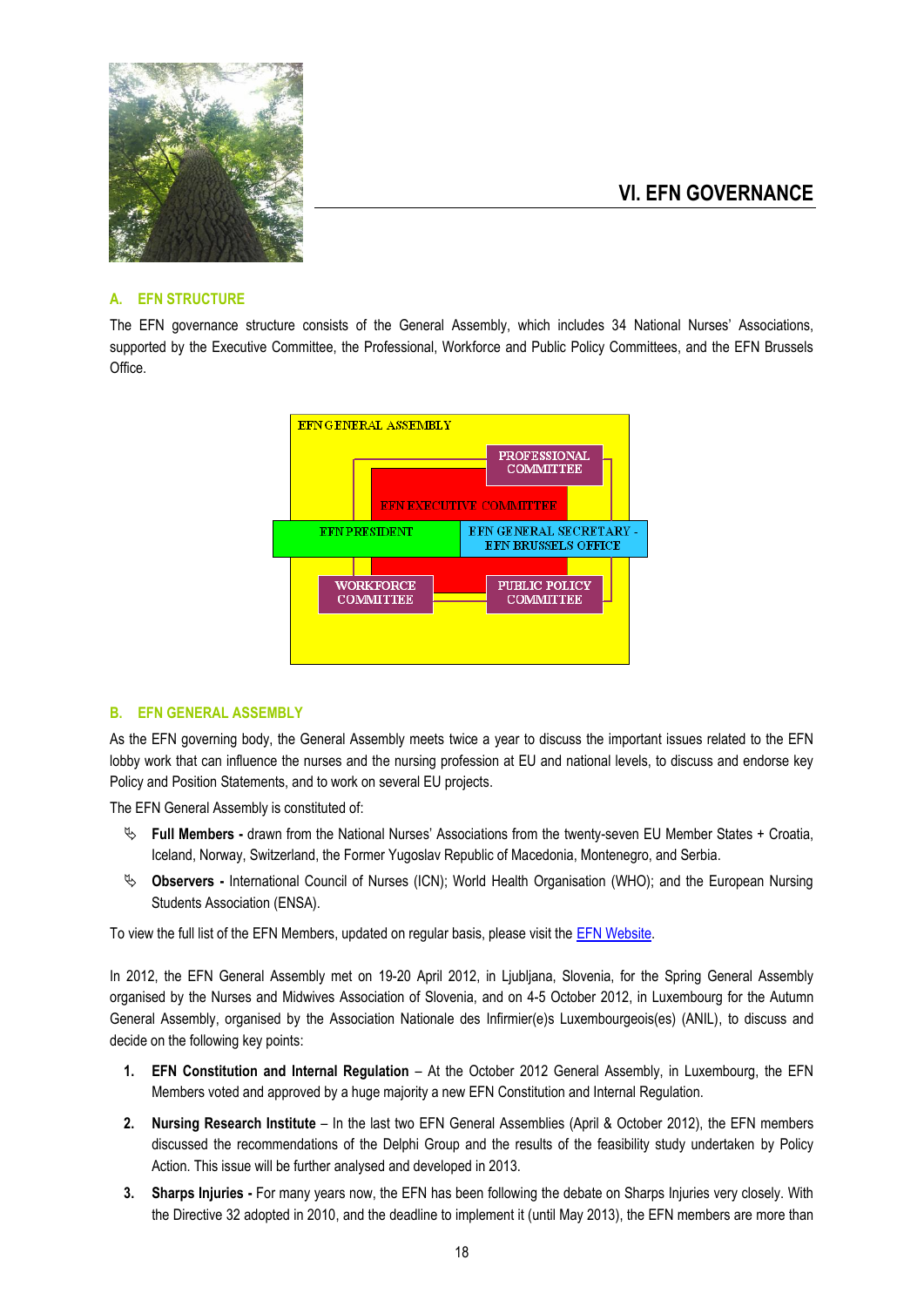ever concerned about this. As a follow-up of these discussions, the Spanish General Council of Nurses, presented to the October 2012 EFN General Assembly the e-learning tool they have developed, which deals with European biosafety education, training and accreditation model. This educational project, which is not only for nurses but also for other healthcare professionals, is seen by the EFN members as a good e-learning tool that could be implemented in other EU Member States.

- **4. Education - Directive 36** Taking forward the review of Directive 36, the EFN members had the opportunity, in the EFN April 2012 General Assembly, to discuss and agree on EFN amendments to be tabled to the European Parliament and agree on the EFN proposed update of the Annex V of DIR36 for the Commission to take further with delegated and implementing acts. In the EFN October 2012 General Assembly, the EFN members discussed and agreed to keep the political pressure on Article 31 (minimum requirements for nurses education), and to push for 12 years of general education, 4.600 hours and 3 years – mentioning ECTS, and 1/3 theory & 1/2 clinical practice.
- **5. Continuous Professional Development (CPD)** Requesting to further explore the area of CPD, by taking into account what is the current practice in the EU Member States - is it compulsory/voluntary, and who pays for it - the employer or the nurse? -, the EFN members felt it was important to update the EFN 2006 report on CPD (reviewed version approved by the EFN October 2012 General Assembly). Finally, the EFN members agreed to keep the updated [EFN CPD report](http://www.efnweb.be/wp-content/uploads/2012/11/EFN-Report-on-CPD-June-2006-Final-rev-22-10-2012.pdf) as an internal document and to analyse future strategies, once Directive 36 is approved, to take forward the report and explore its further development taking into consideration other possibilities at European level.
- **6. EU Workforce for Health** As this is one of the key topics for the EFN and its members this is an issue being discussed in almost each EFN General Assemblies. In 2012, the EFN Members had the opportunity to discuss: the EFN engagement in the Joint Action on Health Workforce Planning and Forecasting, as well as the EU's Action Plan on Health Workforce, and agreed to collect best practice cases on the core areas of the EU's Action Plan and to identify experts/knowledge brokers (within NNAs or not) on data for health workforce planning, planning methodologies, and horizon scanning (skills & competences); as well as the European Skills Council and ESCO lobby process - It was decided that a Matrix on skills and competences should be further developed as it could be a useful tool, not only in ESCO, but for EFN members.
- **7. Cost-Effective Integrated Care Models -** In the 'Tour de Table' organised during the April 2012 General Assembly, the EFN members had the opportunity to share their national key developments, challenges, concerns and priorities on the existing cost-effective integrated care models, which showed how new innovative ways of healthcare delivery are bringing benefits (in terms of patient outcomes and cost-effectiveness) to the health systems.
- **8. EFN Policy & Position Statements**  Taking further the discussions on the "European skills/competences, qualifications and occupations" (ESCO) - an EU instrument for a multilingual European classification linking skills/competences, qualifications and occupations -, the EFN Members amended and re-adopted the [EFN Position](http://www.efnweb.be/wp-content/uploads/2011/09/EFN-Position-Statement-on-Skill-Needs-Skill-Mix-and-Task-Shifting-in-Nursing-2008-Rev-Oct.-2012.pdf)  [Statement on "Skill Mix, Skill Needs, and Task Shifting in Nursing"](http://www.efnweb.be/wp-content/uploads/2011/09/EFN-Position-Statement-on-Skill-Needs-Skill-Mix-and-Task-Shifting-in-Nursing-2008-Rev-Oct.-2012.pdf), at the October 2012 General Assembly. All the EFN Policy & Position Statements are available on the EFN website[: www.efnweb.eu.](http://www.efnweb.eu/)
- **9. EFN Reports** The EFN Brussels Office also drafted and released a report on ["Caring in Crisis: The Impact of the](http://www.efnweb.be/wp-content/uploads/2012/05/EFN-Report-on-the-Impact-of-the-Financial-Crisis-on-Nurses-and-Nursing-January-2012-rev-June-2012-24-06-2012.pdf)  [Financial Crisis on Nurses and Nursing"](http://www.efnweb.be/wp-content/uploads/2012/05/EFN-Report-on-the-Impact-of-the-Financial-Crisis-on-Nurses-and-Nursing-January-2012-rev-June-2012-24-06-2012.pdf) based on the input provided by the EFN members at the General Assemblies 'Tour de Table' discussions in 2009, 2010, and 2011.
- **10. EFN Budget** The EFN budget for 2013 was discussed and endorsed by the October 2012 EFN General Assembly, in Luxembourg.

#### **C. EFN COMMITTEES**

Constituted in 2006, in order to prepare and facilitate the EFN lobby process towards the European Commission, the European Parliament and the Regional Committee of the World Health Organisation, the three EFN Committees meet twice a year during the EFN General Assemblies in order to discuss and produce recommendations to the General Assembly on the steps forward to achieve concrete outcomes related to specific issues:

**a. Professional Committee:** In 2012, the Professional Committee led by Sheila Dickson, from the Irish Nurses and Midwives Organisation (INMO), discussed and provided recommendations to the EFN General Assembly on: Directive 36, specifically with regards to Annex V, the 12-year entry requirement, and CPD.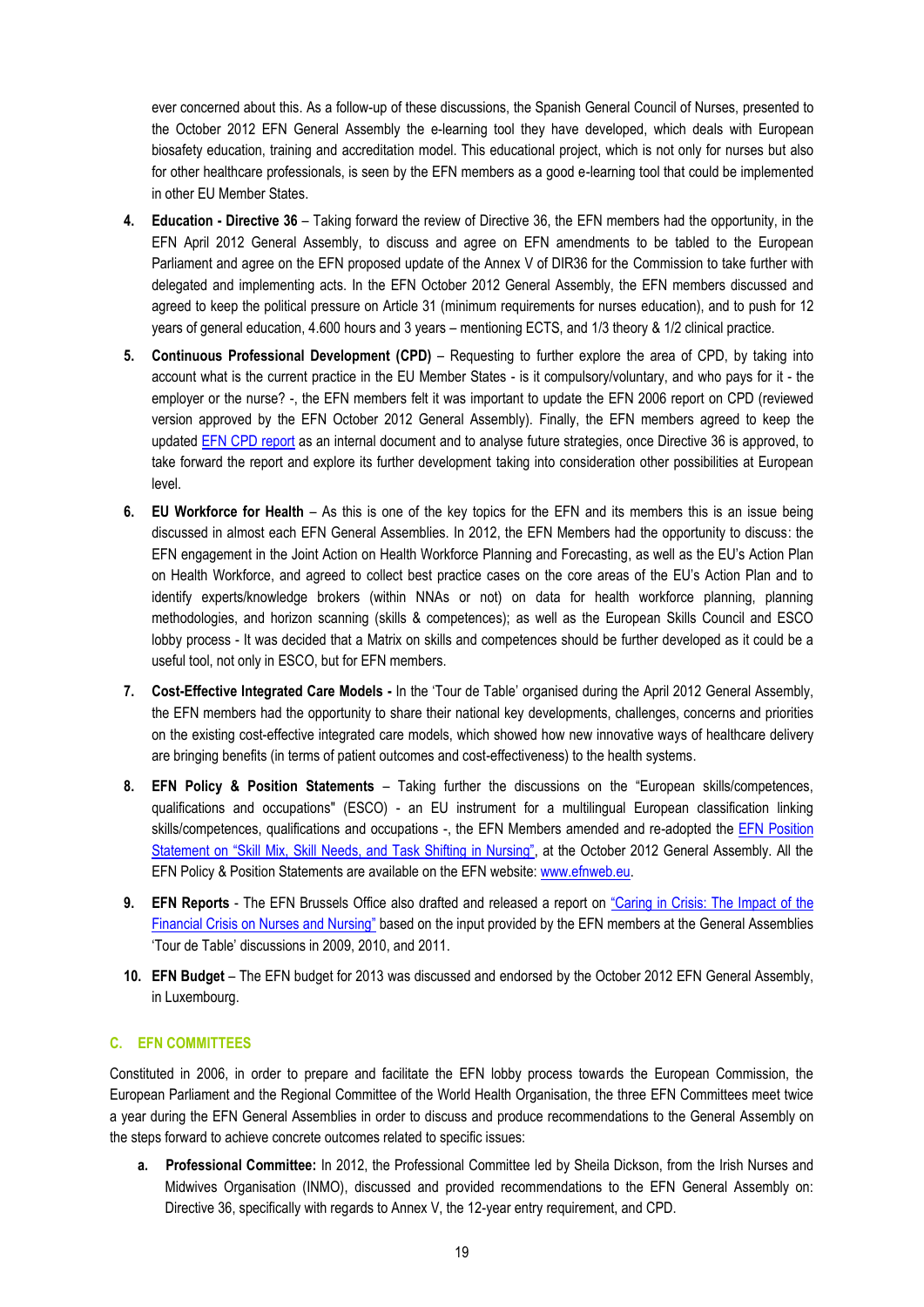- **b. Workforce Committee:** In 2012, the Workforce Committee led by Antonio Manuel Silva, from the Ordem dos Enfermeiros (Portugal), discussed and provided recommendations to the EFN General Assembly on: the EU's Action Plan on Health Workforce and the accompanying Joint Action, a potential sector skills council for nursing, and ESCO.
- **c. Public Policy Committee:** In 2012, the Public Policy Committee led by Dorota Kilanska, fromthe Polish Nurses Association, discussed and provided recommendations to the EFN General Assembly on: the Feasibility Study on establishing a European Nursing Research Institute, e-learning tools on sharp injuries, and the implementation of Sharp Injuries Directive.

#### **D. DELPHI GROUP**

The Delphi group was established following a meeting in Copenhagen in 2008 where it was recognised that National Nursing Associations (NNA's) needed to reach a consensus on the collective priorities of European NNA's in relation to nursing research in Europe and reach agreement on the most efficient and effective means of realising these priorities . Therefore, the Delphi group was mandated to facilitate these objectives. Following a modified Delphi type approach to engage NNA's in reaching a consensus, 4 strategic priorities were identified: identify/develop nursing research evidence to underpin European Union (EU) lobbying for the benefit of nurses and nursing; lobby for the inclusion of a nursing perspective in all European national research agencies, ensuring that nurses are participating in national research development and budget setting; identify/develop research evidence to underpin nursing care for the benefit of patients and those living in Europe; identify support mechanisms for nurses in those countries with fewer professional development opportunities. The vision was that in the longer term there would be a nursing infrastructure / institute based in Brussels that was closely aligned to, but at arm's length from the EFN. To reach an agreement on the most efficient and effective means of realising these priorities and this vision, the Delphi group proposed that a feasibility study for a nursing research institute should be carried out.

In the 2012 Spring General Assembly in Slovenia, the EFN members gave a mandate to the Delphi group to take further the feasibility study on the European Nursing Research. The Delphi group met online and developed Terms of Reference (ToR) for the feasibility study. In June 2012, three expressions of interest were submitted to EFN - From Policy Action (Brusselsbased company); from Dimitrios Zikos (Nurse/researcher from Greece); and Dr Leslie Gelling (Researcher from UK). After analysing the three proposals the Delphi Group decided that Policy Action should undertake the Feasibility Study.

The study results were presented at the Autumn EFN General Assembly in Luxembourg by Wes Himes (from Policy Action). The EFN members agreed that a European Nursing Research Institute is a unique opportunity. It was finally approved that the mandate given to the Delphi Group was therefore ended, with very good and up to the point results.

#### **E. EFN EXECUTIVE COMMITTEE**

The EFN Executive Committee is constituted by seven members: President, Vice-president, Treasurer and four delegates elected by the EFN Members National Nurses' Associations. They meet at least twice a year (in between each General Assembly) in order to discuss important issues for the EFN, to prepare recommendations for the General Assembly, and to follow up on General Assembly decisions. An extraordinary Executive Committee meeting usually also takes place the day before the General Assemblies to set up the last recommendations for the General Assembly.

#### **a. Meetings**

In 2012, the EFN Executive Committee met four times: on 18 January and 25 June in Brussels, for their regular meetings; and on 18 April, in Slovenia, and on 3&5 October, in Luxembourg, for their extraordinary meetings.

#### **b. Elections**

At the Autumn EFN General Assembly held on 4-5 October 2012, in Luxembourg, the EFN members elected the following members of the EFN Executive Committee: Vice-President - Ms Branka Rimac (Croatian Nurses Association) and two members of the Executive Committee: Mr Peter Carter (Royal College of Nursing), and Herdís Gunnarsdóttir (Icelandic Nurses Association), for a two-years mandate (2012-2014). As a result, the new Executive Committee is constituted as follow: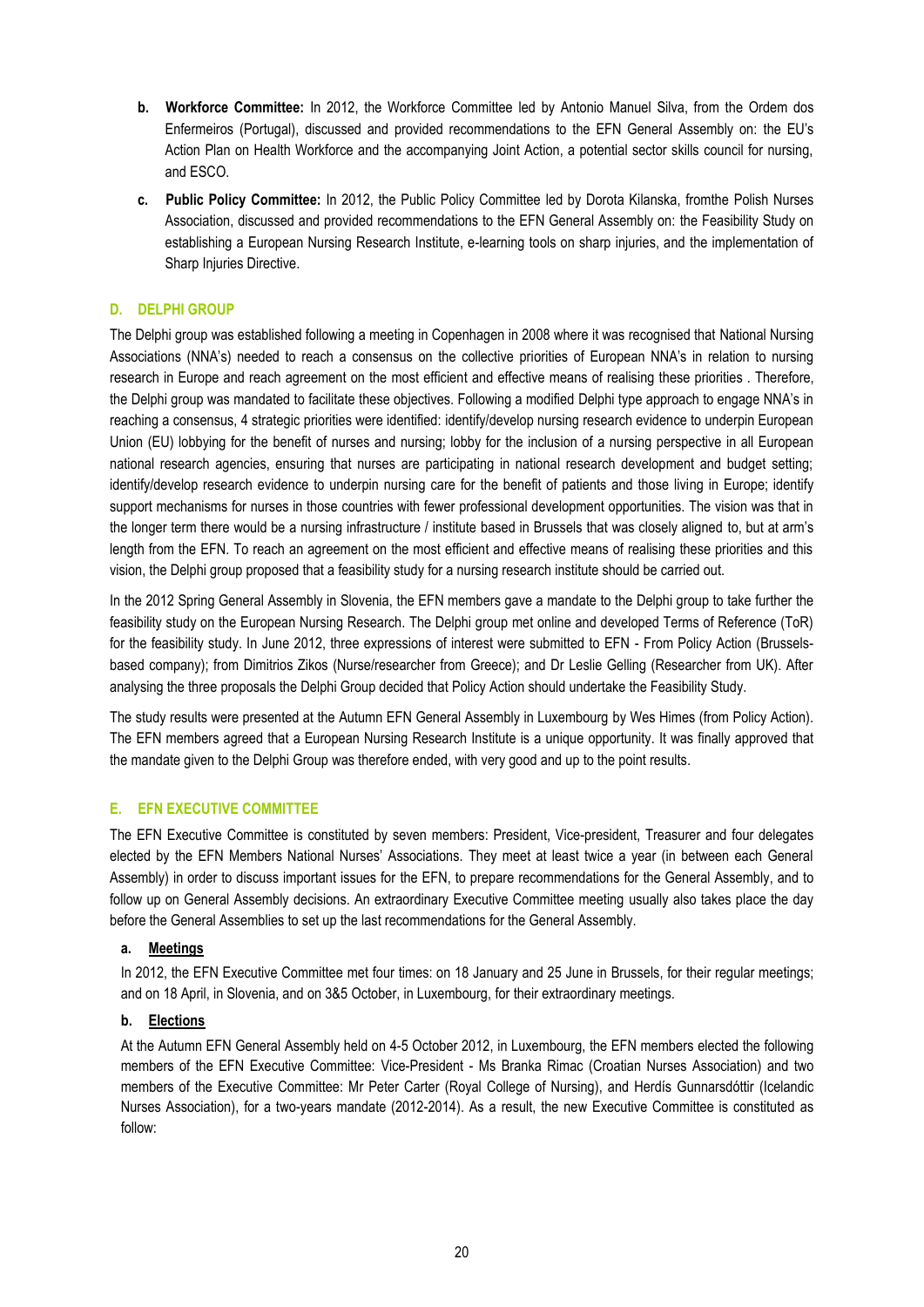| <b>President:</b>                        | Ms Unni Hembre       | Norwegian Nurses Organisation, Norway                         |  |  |  |
|------------------------------------------|----------------------|---------------------------------------------------------------|--|--|--|
| <b>Vice-President:</b>                   | Ms Branka Rimac      | Croatian Nurses Association, Croatia                          |  |  |  |
| Treasurer:                               | Mr. Pierre Théraulaz | Association Suisse des Infirmières et Infirmiers, Switzerland |  |  |  |
| <b>Four Executive Committee Members:</b> |                      |                                                               |  |  |  |
| Ms Dorota Kilanska<br>$\blacksquare$     |                      | Polish Nurses Association, Poland                             |  |  |  |
| Ms Sheila Dickson<br>٠                   |                      | Irish Nurses and Midwives Organisation, Ireland               |  |  |  |
| Mr Peter Carter<br>$\blacksquare$        |                      | Royal College of Nursing, UK                                  |  |  |  |
| Ms Herdís Gunnarsdóttir<br>٠             |                      | Icelandic Nurses Association, Iceland                         |  |  |  |

#### **F. EFN BRUSSELS OFFICE**

The EFN Brussels Office, consisting of the General Secretary, the Secretary, two Policy Advisors, and one Intern, and supported by consultants in the area of Accounting, Social Security System, Web and IT management, , Legal Affairs and on specific policy areas, focused on implementing the EFN Strategic Lobby Plan 2009-2013. Having a proactive approach to setting the EU health policy agenda by influencing the major policy initiatives from the European Institutions, which in turn impacts on nurses and the nursing profession, is the core business of EFN. Translating this political journey into the 'language' of the EFN members, through the EFN Updates, Press Releases and Briefing Notes, bridges the distance between Brussels and the governmental capital of the Member States where national policies are developed. Informing and keeping the EFN members up to speed is essential in putting them in an advanced position vis-à-vis their national governments. But equally important is the engagement of the EFN members in the Brussels lobbying process 'to put a human face to policy-making'. As such, having an EFN Office in Brussels equipped with highly educated and motivated staff, and empowering members to exchange views on specific EU policy areas, thus enabling them to go back home with the capacity to influence national governments is, in fact, the 'raison d'être' of EFN.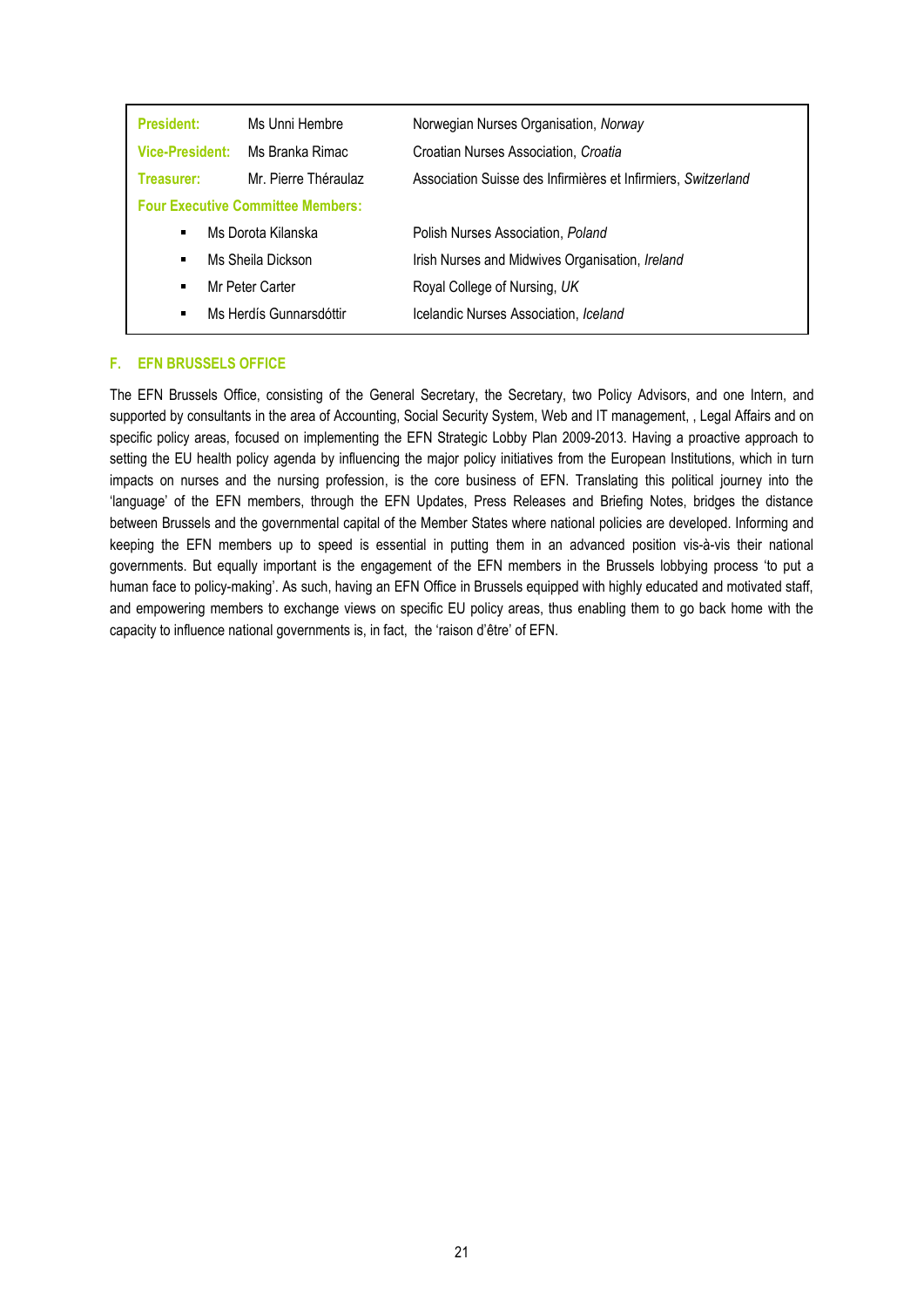

### **VII. COMMUNICATION**

For the EFN, it is essential that its members have the necessary information, knowledge and experience to take informed decisions on the key issues for the nursing profession, not only during the EFN General Assemblies, but also when an item is being discussed and/or needs urgent attention, decision and/or action. In order to be as reactive and proactive as possible, the EFN Brussels Office regularly provides the EFN members with up-to-date information on the most recent items discussed at EU level, through: updates, briefing notes, press releases, position statements, speeches, and articles. Most of these documents are made available to the public via the EFN Website[: www.efnweb.eu.](http://www.efnweb.eu/) 

#### **EFN Website**

The **[EFN website](http://www.efnweb.eu/)** is used as a key communication tool to disseminate information to the EFN Members, the EU Health Stakeholders, and the public in general. Updated on a regular basis, the EFN Website reflects the on-going activities of EFN on the important issues related to the nurses and the nursing profession. In 2012, the EFN continued with the launch of a new website as a way of enhancing communication with its members and the EU stakeholders, through more effective, user-friendly, and interoperable channels.

#### **Bi-monthly EFN Update**

Every two months, the EFN publishes its **[Update,](http://www.efnweb.be/?page_id=875) a newsletter** that makes reference to the main information for nurses and the nursing profession within the European Union and to the key issues to influence the European Institutions. These 'Updates' keep the EFN Members, and other key EU health alliances, informed about the EFN policies, actions and relevant European initiatives.

#### **EFN Press Releases**

Another way the EFN is using to communicate with the EU lobby arena is through its press releases. The **[EFN Press](http://www.efnweb.be/?page_id=882)  [Releases](http://www.efnweb.be/?page_id=882)** provide the EFN members and other key EU health actors, with information on key issues that the EFN believes are important to share, at a certain key moment. Also, these are seen as a good way to reaffirm EFN views/position on a particular topic next to the EU Institutions and the EU stakeholders. In 2012, the EFN published press releases on several key issues, such as: Directive 36, Social Cohesion Funds, Nursing Education, and more general issues as the International Nurses" Day, and the World Health Day.

#### **EFN Position Statements**

The **[EFN Position Statements](http://www.efnweb.be/?page_id=833)**, highlighting the EFN/EFN members views on specific issues, and approved by the EFN General Assembly, are crucial for the EFN's lobby work next to the different EU Institutions and EU Stakeholders, and to support the EFN Members in their daily lobby work. In 2012, the EFN members amended and re-adopted the EFN Position Statement on [Skill Mix, Skill Needs, and Task Shifting in Nursing.](http://www.efnweb.be/wp-content/uploads/2011/09/EFN-Position-Statement-on-Skill-Needs-Skill-Mix-and-Task-Shifting-in-Nursing-2008-Rev-Oct.-2012.pdf)

#### **EFN Articles**

Publishing **[articles](http://www.efnweb.be/?page_id=2258)** is a good way for the EFN to increase the visibility of nurses and nursing at European level. It is crucial for highlighting the EFN's position on a range of key policy issues and to increase the impact of the EFN's messages and their potential influence on the policy design. In 2012, the EFN had four articles published: "[Caring in](http://www.scienceomega.com/article/147/caring-in-crisis)  [Crisis](http://www.scienceomega.com/article/147/caring-in-crisis)" *(published by Science Omega)* which describes the impact of austerity budgets on nurses and nursing; "[WHO](http://www.scienceomega.com/article/433/will-the-who-global-code-benefit-health-workforces)  [Global Code and Health Professionals' Mobility: A Lever for Stimulating Better Health Workforce Planning?](http://www.scienceomega.com/article/433/will-the-who-global-code-benefit-health-workforces)**"** *(cowritten with EPHA and published in Science Omega)* which stresses the healthcare professional mobility in the EU; "[Caring and comparing](http://www.publicservice.co.uk/article.asp?publication=European%20Union&id=590&content_name=Health%20and%20Social%20Care&article=20953)" *(published by the Public Service Review)* which highlights the challenges in modernising the EU nursing education;, and ["Strengthening Nursing Education Saves Lives"](http://www.epha.org/a/5406), *(published on EPHA website)*, also referring to the nursing education modernisation within the context of Directive 36 revision.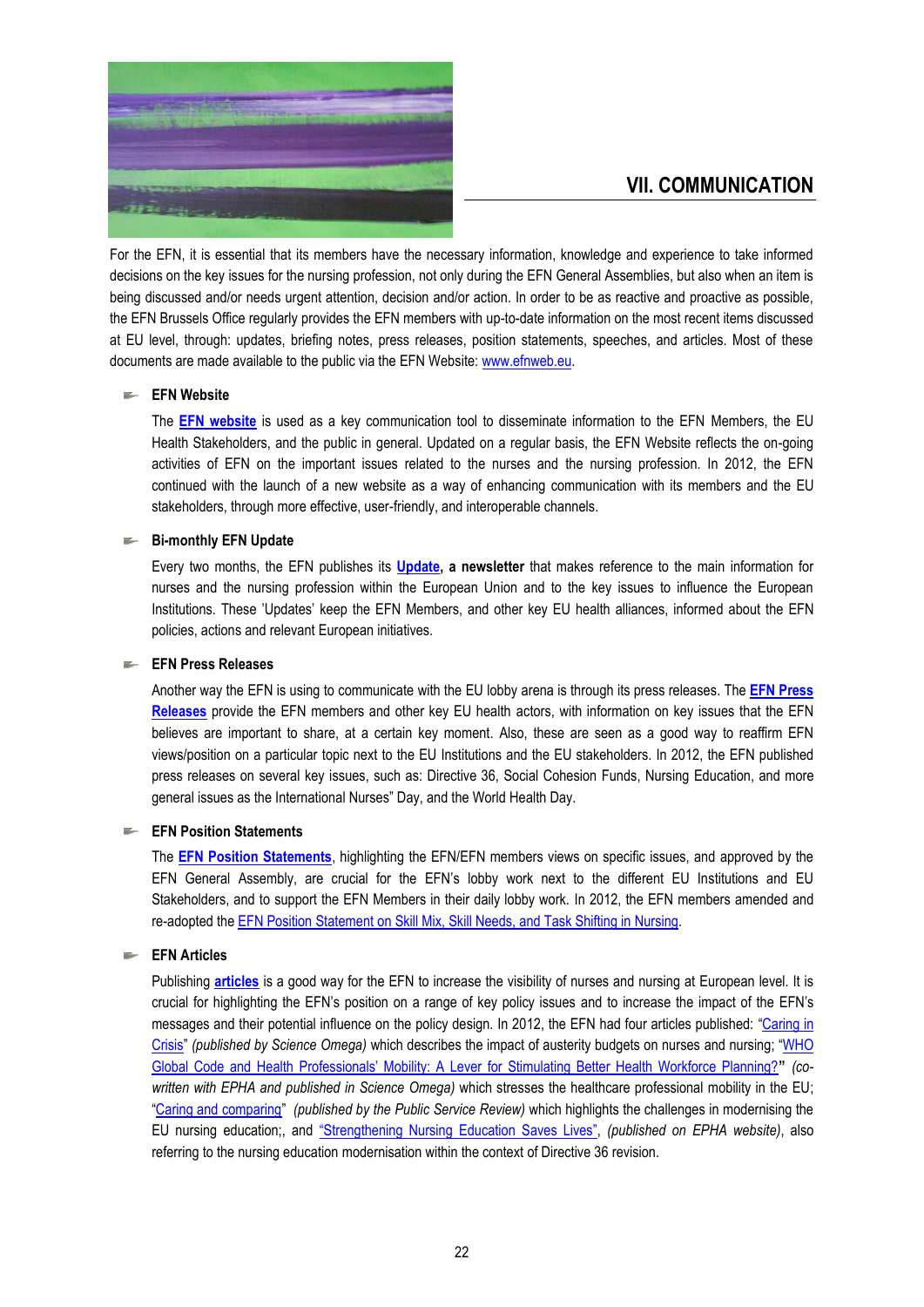#### **EFN Briefing Notes**

The **[EFN Briefing Notes](http://www.efnweb.be/?page_id=2295)**, available only to the EFN members via the members' section of [EFN Website,](http://www.efnweb.eu/) provide specific information on key lobby topics that may influence the EFN members' national policies and daily lobby work. In 2012, the EFN has published several Briefing Notes on key items such as: Directive 36, Quality & Safety, and Horizon 2020.

#### **Documentation to the General Assembly & Executive Committee**

And last but not least, prior to each General Assembly and Executive Committee meetings, the EFN Brussels Office provides the EFN members/Executive Committee all the relevant documents with the key items to be discussed in the respective meetings, in order for them to take informed decisions and make recommendations on the important issues to be taken forward by the EFN Brussels Office.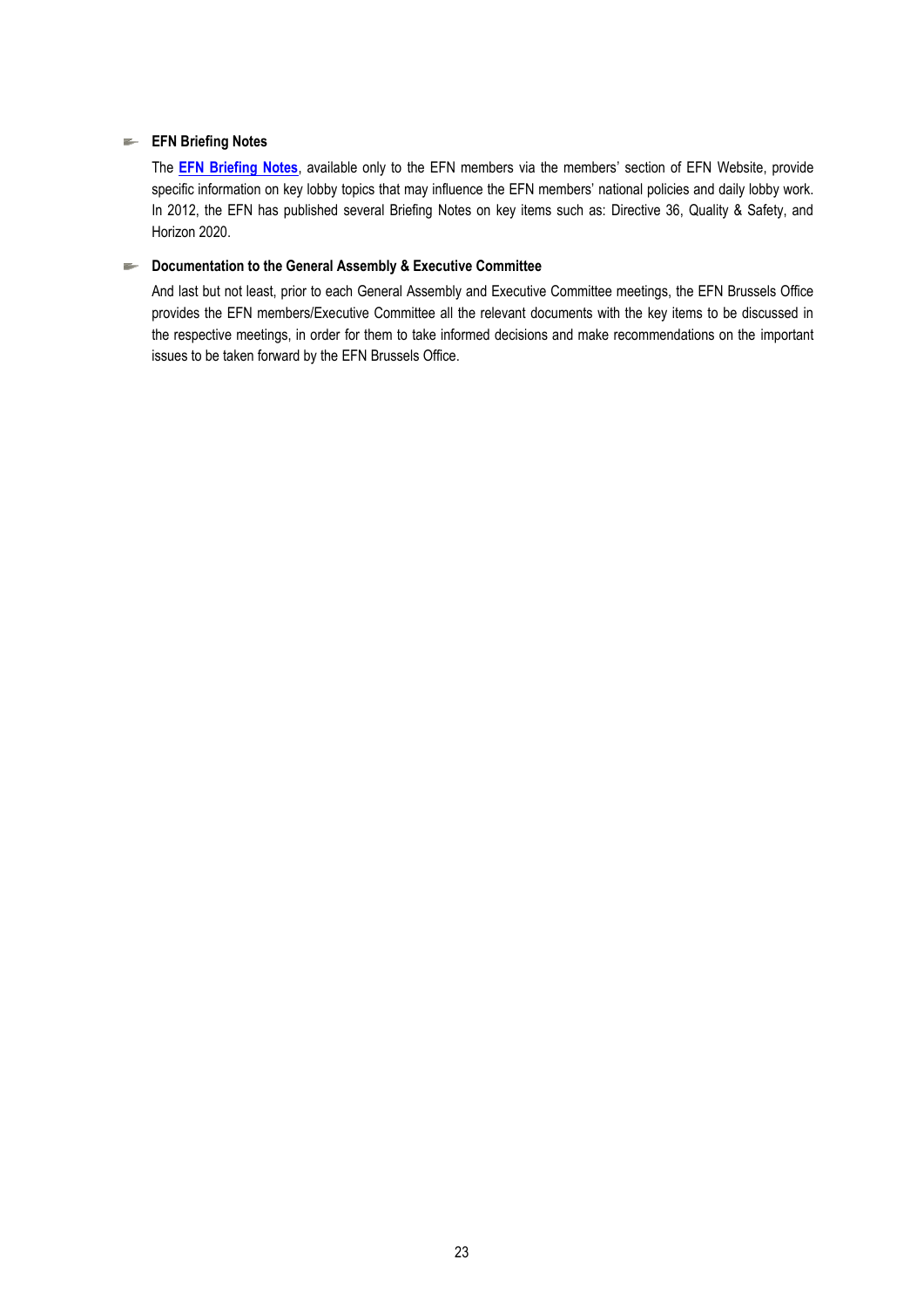## **VIII. CONCLUSION**



The EFN is definitely changing! Changing in numbers, in approach, in human resource capacity, and in achieving evidence based policies. But continuing as ever before in its advocacy role, in putting a human face to policy-making! EFN strength lies in being upfront, concrete and effective policy solution.

The EFN close link with the European Commission DG Internal Market, DG Connect, DG Employment and DG Sanco enables the take up of new opportunities, such as the establishment of a European Nursing Research Institute to provide the Commission with evidence to develop EU policies. 2013 will focus on getting this right and operational from 2014.

The EFN close link with the European Parliament creates policy debates, transparency and engagement. It is important to listen to different voices, going beyond the comfort zone of friends and alliances. The EFN members' engagement with their MEPs and the preparation in 2013 of the European Parliament elections to take place in 2014 are central, knowing the MEPs of the European Parliament ENVI Committee were not at all in favour of strengthening the nursing education for the coming years. Nurses and nursing are a huge voting constituency! So we should use it at full potential, and get more MEPs to Brussels who commit themselves to do more for nurses and nursing!

The EFN close link with the EU Council of Ministers is key for policy success. The EFN started investing into deeper relationships in 2012 and we will need to strengthen further these relationships in 2013! The Irish and Latvian EU Presidencies will get our full attention in the different policy areas, but mainly the Directive 2005/36/EC. We need to get closer to the working parties and Council Summits. Ambitious but needed!

Finally, the political leadership of EFN members is key to success! The EFN needs strong political leaders who enable engaging different views to finally decide as a strong nursing community in the EU and Europe. The way the EFN is governed is essential to respond to EU legislative challenges, including professional and healthcare challenges.

To conclude, I would like to highlight that it is important that the EFN creates policy window opportunities by being pro-active! This is what we always have done and we will keep on doing!